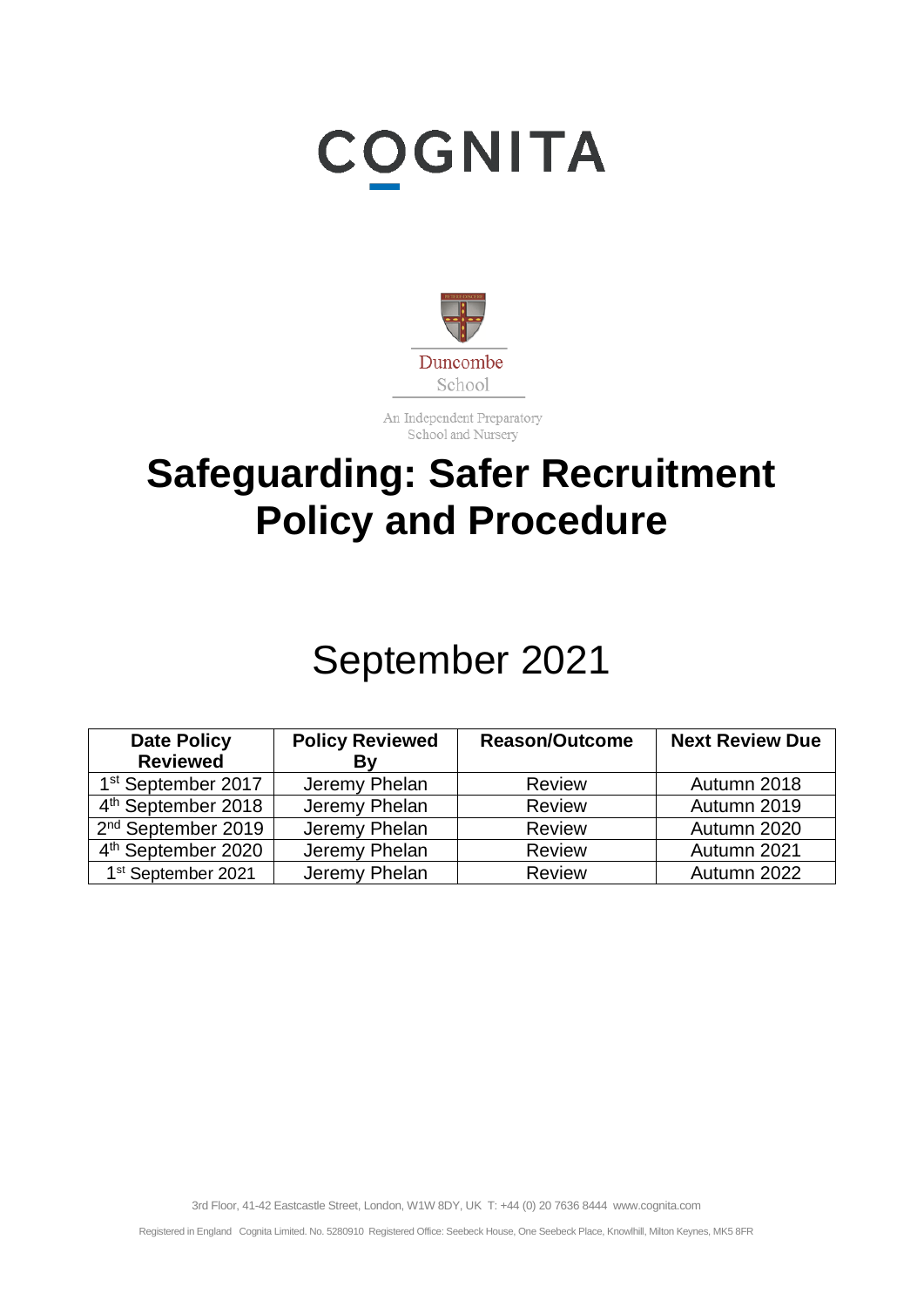# **Duncombe School**

| <b>Contact names</b>          |                         |  |
|-------------------------------|-------------------------|--|
| Headmaster                    | Jeremy Phelan           |  |
| <b>Assistant Head</b>         | Lydia Cartwright        |  |
| Deputy Academic               | Apollonia Micele-Jones  |  |
| <b>Head of Lower School</b>   | <b>Sue Howes</b>        |  |
| <b>Head of EYFS</b>           | Katie Copeman           |  |
| Deputy EYFS Coordinator       | <b>Heidi Flowers</b>    |  |
| <b>Business Manager</b>       | lan Thomas              |  |
| <b>SCR Champion</b>           | Emma Webb               |  |
| Cognita Director of Education | James Carroll           |  |
| <b>Cognita (Proprietor)</b>   | <b>CEO</b> Europe       |  |
|                               | Cognita                 |  |
|                               | 3rd Floor               |  |
|                               | 41/42 Eastcastle Street |  |
|                               | London                  |  |
|                               | W1W8DU                  |  |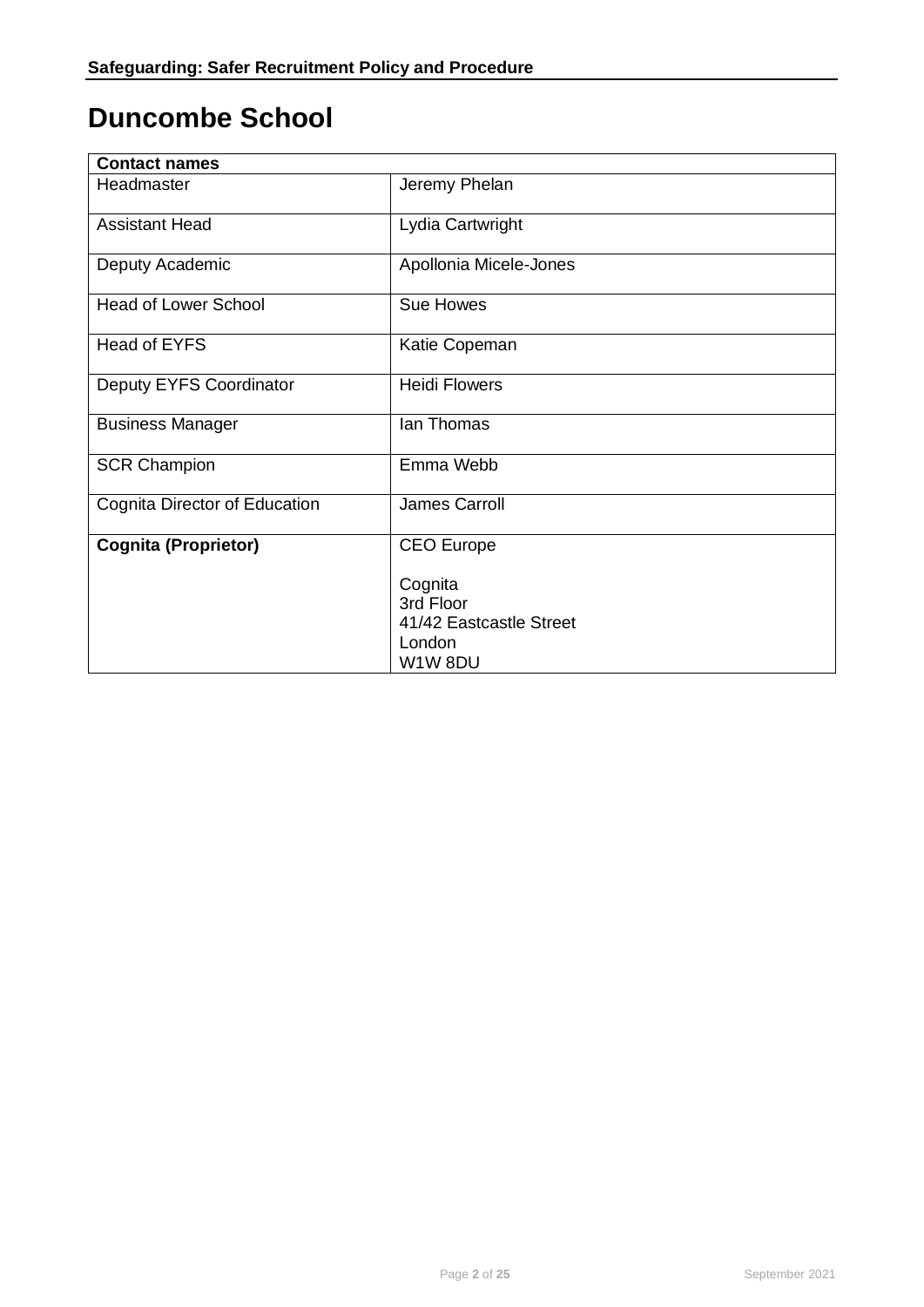**SAFER RECRUITMENT KEY FACTS:** There are seven steps to safer recruitment;

#### **1. Safer Recruitment Training**

- a. NSPCC Safer Recruitment e-learning Online Portal *(to provide the interviewer with the context and knowledge to explore their safeguarding responsibility)*
- b. Face-to-Face Safer Recruitment Training delivered by Cognita Accredited Safer Recruitment Trainers

#### **2. Role Profile and Advertisements**

a. Safeguarding commitment statement to be included in both Role Profile and Job advertisement *(to deter unsuitable personnel)*

#### **3. Scrutinising, Shortlisting and Interviewing**

- a. Application form (*to be used as main tool for scrutinising*)
- b. Internet search (*to gather any public domain information*)
- c. Gaps in employment history (*to be noted for further exploration*)
- d. Taking up references (*to verify previous experience*)
- e. Concerns from a reference (*to be noted for further exploration*)
- f. Invitation to interview (*to prepare applicants for interview*)
- g. Preparing for the interview (*Selection Process and Interview Panel*)
- h. Verify identity
- i. Verify professional qualifications
- j. Interview (*Scope of Interview, Outcome and Regrets*)
- **4. Offer letter and Contract of Employment** *(specific reference is made to professional expectations to safeguard the company)*
	- a. Terms and Conditions of Employment
	- b. Probation
	- c. Rehabilitation of Offenders (*UK only*)
	- d. Disciplinary and Performance Improvement Procedure
	- e. Standards and Policies:
		- o Ofsted Framework (*England only*)
		- o Welsh Government Guidance (revised) Professional Standards for Education Practitioners in Wales 020/2011
	- f. Safeguarding Declaration
- **5. Background Checks** *(in addition to pre-interview checks, the following ensure the person is who they state they are and complies with our safeguarding requirements)*
	- a. References
	- b. Identity check
	- c. Right to Work
	- d. Enhanced Disclosure and Barred List check
	- e. Overseas criminal records checks (*if applicable*)
	- f. Letter of Professional Standing (*if applicable*)
	- g. Prohibition from Teaching check (*if applicable*)
	- h. Prohibition from Management check (*if applicable*)
	- i. Medical fitness
	- j. Disqualification declaration *(if applicable)*
- **6. Recording and Monitoring New Starters** (*to evidence all background checks have been completed and suitably returned)*
	- a. SCR updated for all new starters
	- b. New Starter Checklist *(to be completed and filed on personnel file)*
	- c. Risk Assessment Form *(to be completed and filed on personnel file)*
	- d. Annual Staff Declaration (*Safeguarding and Compliance Record*)
	- e. Change of Employment

#### **7. Probationary Period including Induction**

- a. The schools attitude and expectations regarding safeguarding are clearly articulated including personal behaviours and reporting lines for any concerns
- b. Annual Child Protection Training should be completed during this time
- c. Assess performance, conduct and final suitability for working with children in your school before confirming permanent appointment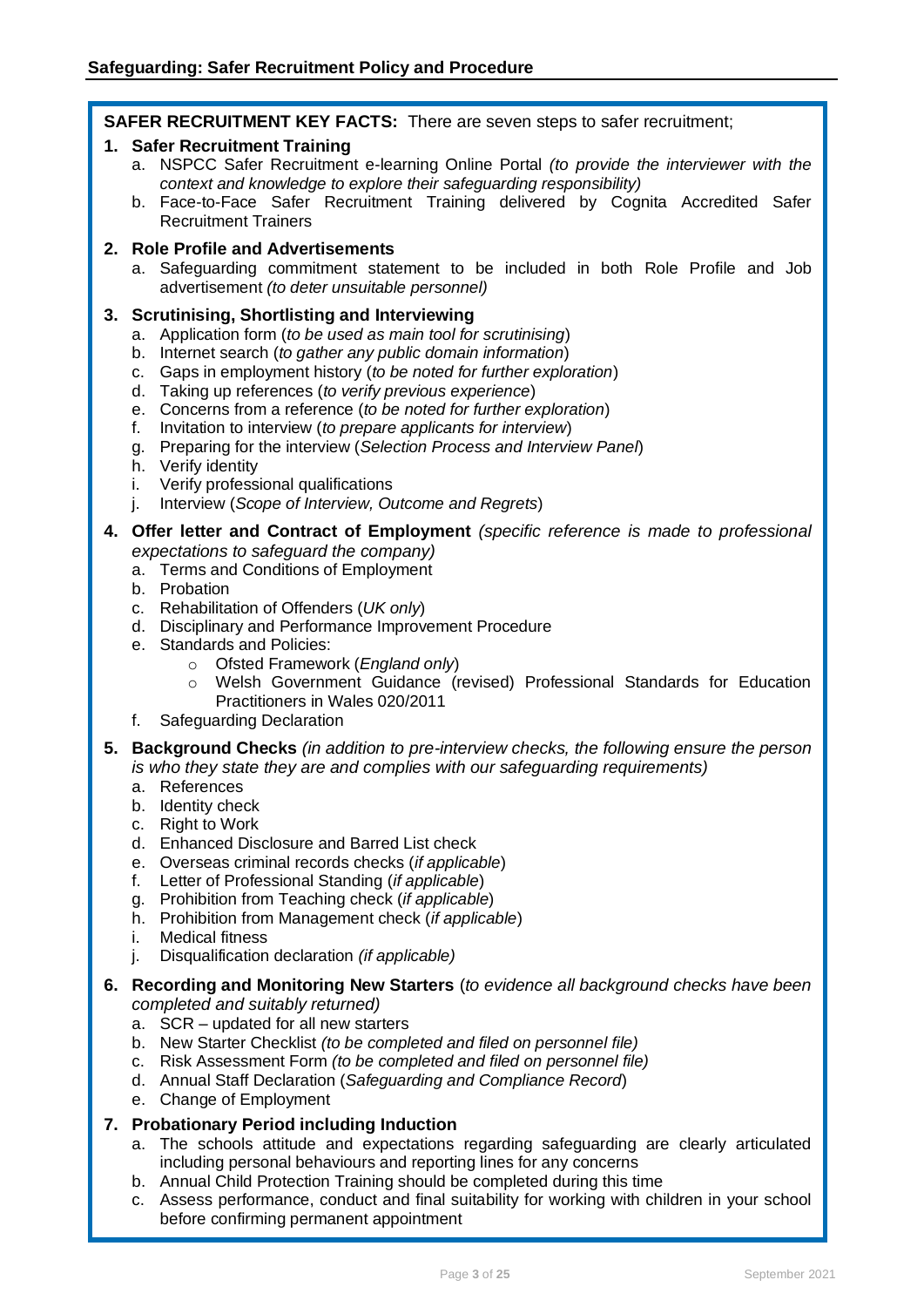# **1. Purpose**

- 1.1 The Safer Recruitment Policy explicitly details Cognita's position, standards and expectations associated with its commitment to safeguarding and promoting the welfare of children and expects all staff to share this commitment, wherever they work and in whatever role.
- 1.2 Cognita follows the UK Guidance on Safeguarding Children and Safer Recruitment in Education (2006), its replacement Keeping Children Safe in Education (September 2021), Disqualification under the Childcare Act 2018, the Independent Schools Regulatory Commentary for the Inspection of Schools (2020), Working Together to Safeguard Children (February 2019), the Hugh Davies QC; Southbank International School Recommendations (2014) and the Group benchmark of best practice for all its schools globally. In addition, for those schools within Wales, Cognita takes into consideration Keeping Learners Safe WAGC 158/2015.

# **2. Applicability**

2.1 The following policy and procedure must be used for the recruitment and selection of all staff throughout the Cognita UK Group of Schools.

# **3. Definitions and Scope**

- 3.1 This Safer Recruitment Policy sets out our safeguarding responsibilities as an organisation recruiting staff to work with students and also provides group-wide, consistent and best practice recruitment procedures.
- 3.2 This policy must be read by any member of staff who is actively involved in the recruitment and selection of staff or who has a lead role in the safeguarding/child protection of students in a school. These members of staff are deemed to be part of the "Cognita Recruitment Community".
- 3.3 For compliance purposes, a signed copy of this policy should be retained in the personnel file for record-keeping purposes of anyone who is required to have read, understood and taken accountability for the contents of this document.
- 3.4 Safeguarding is an ongoing process and will continue throughout employment. Safer Recruitment is only the first step in the whole Safeguarding cycle and must be embraced as part of our wider commitment to Safeguarding and Child Protection.

# **4. Policy**

- 4.1 Across the Cognita Group, we share a common objective to help keep students safe by contributing to:
	- providing a safe environment for students to learn and
	- taking appropriate action to keep them safe (where a risk is identified)
- 4.2 Achieving this objective requires systems designed to:
	- prevent unsuitable people working with students
	- promote safe practice and challenge poor and unsafe practice
	- identify instances where there are grounds for concern and take appropriate action
	- contribute to effective partnerships to provide services to students who may require third party intervention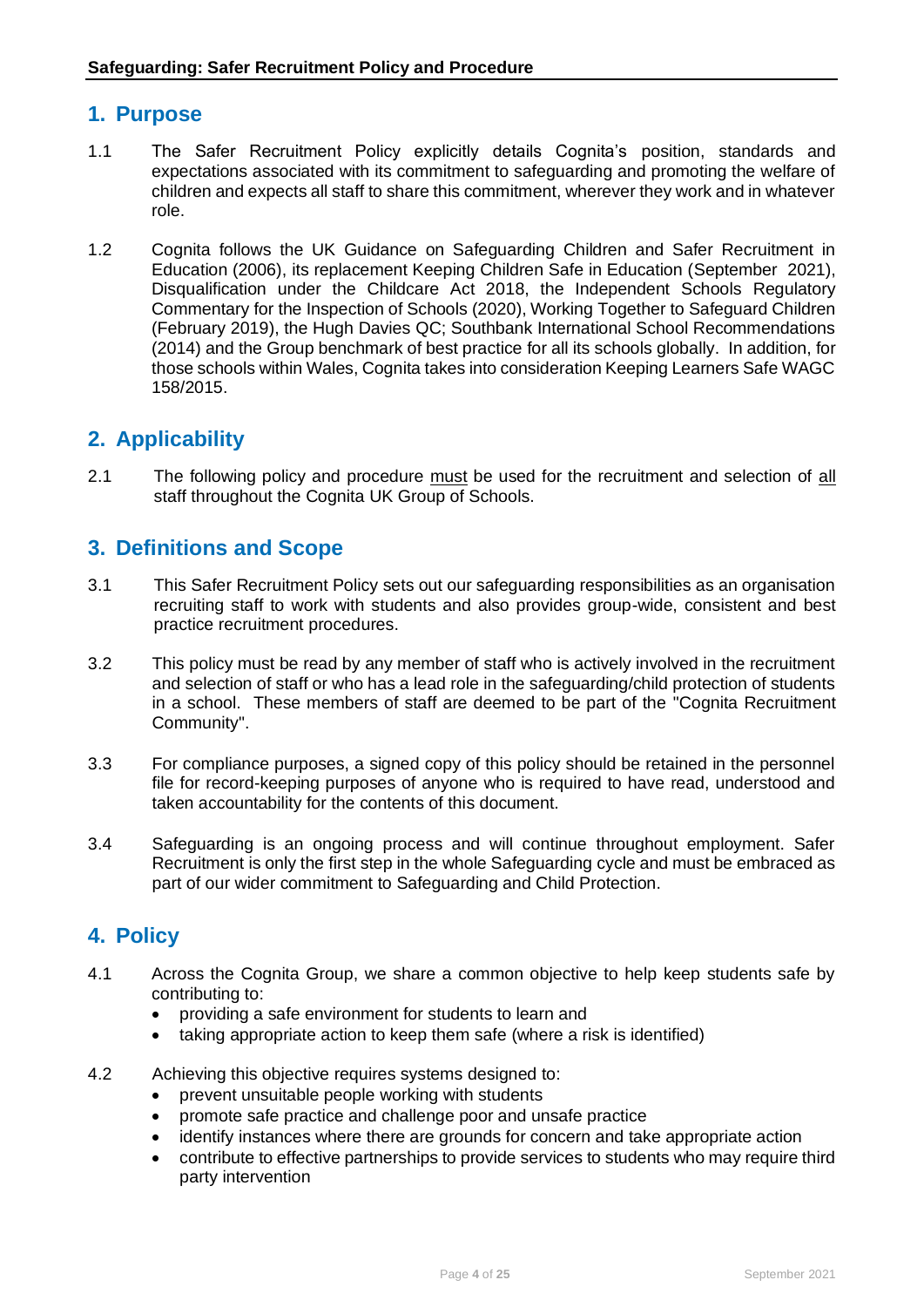- Create a culture and environment where staff feel comfortable, if appropriate, to discuss matters outside of work, which may have implications for the safeguarding of students in the workplace.
- 4.3 Cognita continually implements strategies to ensure the best people are employed. The Seven Steps to Safer Recruitment have been created to deter and prevent unsuitable personnel from applying and/or being recruited. In order to achieve the aim, it requires the recruiting team to adhere to the Seven Steps to Safer Recruitment.
- 4.4 Recruiting Manager's and school leaders must be clear about the expectations they place on staff, including where their relationships and associations both within and outside of the workplace (including online) may have implications for the safeguarding of students in school.
- 4.5 Due to the reliance on the recruiting team taking personal accountability, disciplinary action will be taken, which may include termination of employment, against any employee, who is found to have breached this policy.
- 4.6 When implementing Cognita's Safer Recruitment policy the Recruiting Manager and schools will be mindful of and act in accordance with the school's Preventing Extremism and Radicalisation Policy. By complying with safer recruitment best practice techniques as set out in this policy and by ensuring that there is an on-going culture of vigilance within our schools we aim to promote a culture of tolerance and respect and minimise the risk of students and/or members of staff being drawn into terrorism.

### *Equal Opportunities*

- 4.7 Our policy is to treat job applicants and employees in the same way regardless of their gender, marital status, age, race, sexual orientation, gender reassignment, religion, pregnancy/maternity or disability and the sole criteria for selection or promotion will be an applicant's suitability for the role.
- 4.8 In turn, we expect our staff to recognise and respect the many different racial groups, religious cultures and languages represented by the children who attend our nurseries and schools, in order to help them to develop positive attitudes to diversity and to equip them to prevent them from being drawn into extremism or terrorism.
- 4.9 Our curriculum and activities will aim to utilise the richness this brings to the classroom and our organisation.

#### *Levels of Responsibility*

- 4.10 It is the Recruiting Manager's responsibility to identify a vacancy, seek budgetary authority for the position and to produce a Role Profile for the role.
- 4.11 There are a number of recruitment related activities which require personnel to sign the relevant Role Profile Addendum which clearly articulates the role and responsibility for which they are accountable.
- 4.12 The appropriate budgetary sign off form (if appropriate) must be approved prior to any recruitment activity including advertising, engaging with external agencies, interviewing or making verbal or written job offers. This is to ensure the new position and recruitment costs are within the approved budget.
- 4.13 The HR Department provides a Recruitment Toolkit to assist with the recruitment process.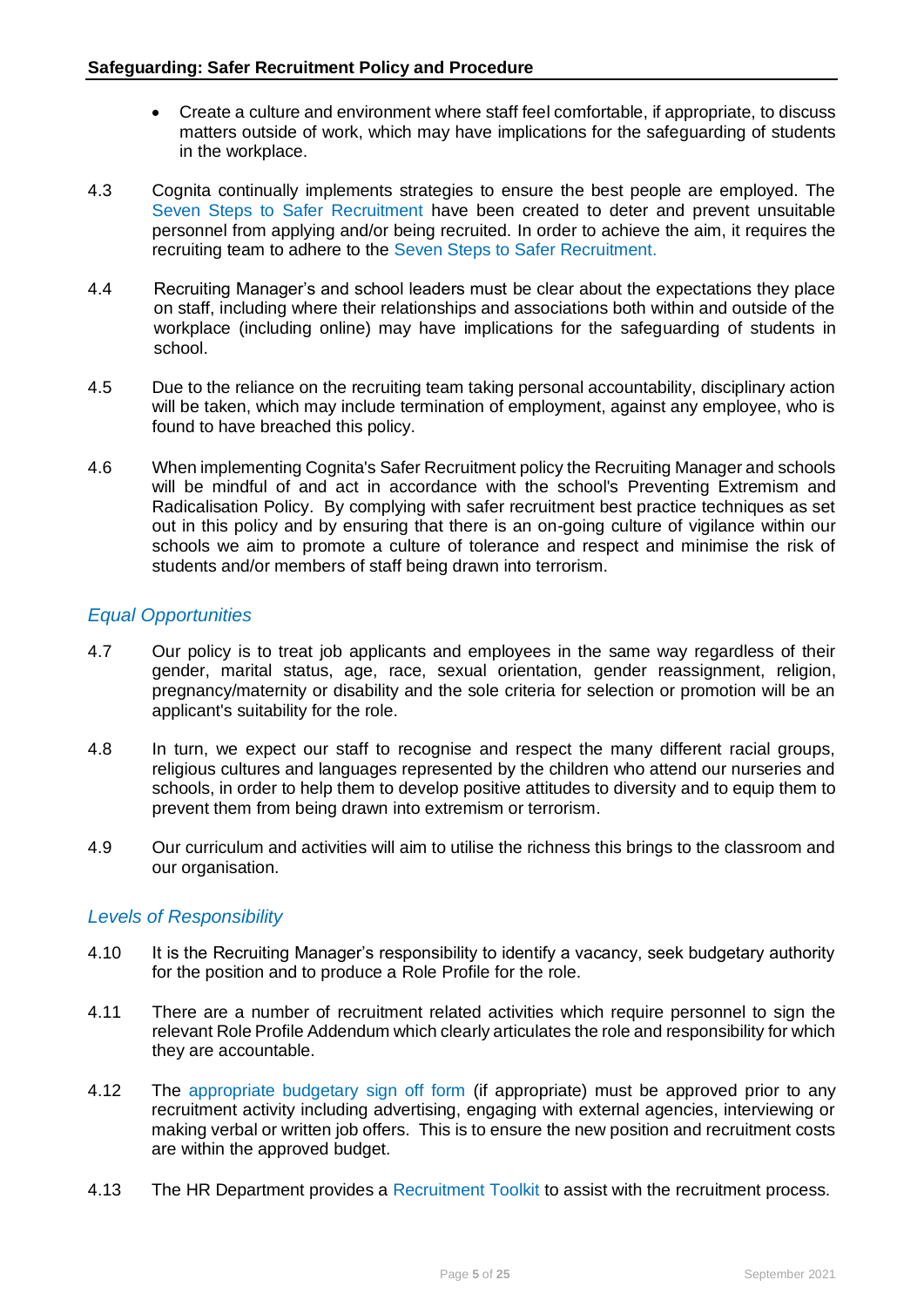4.14 Applicants or colleagues should never be informed of the outcome of the recruitment process until it has been completed.

#### *Professional Standards*

- 4.15 Strict confidentiality must be maintained at all times by those who participate in the recruitment process. Confidential documents containing applicant details, application form, interview notes, employment offers etc. must be securely filed away.
- 4.16 Declaration of close personal or financial relationships with any applicant must be made to the Recruiting Manager. Anyone in this category will not be allowed to participate in the recruitment decision (this excludes ordinary working relationships).

# **5. Related Policies, Guidelines, Templates and Forms**

- Disciplinary Action Policy
- Equality and Diversity Policy
- Performance Improvement Policy
- Preventing Extremism and Radicalisation Policy (Education Policy)
- Recruitment Toolkit
- Safeguarding and Child Protection Policy and Procedure
- Whistleblowing Policy (included in the Code of Conduct for Staff and Volunteers)
- Code of Conduct for Staff and Volunteers including Acceptable Use Policy (Education Policy)

# **6. Procedure**

#### **(Step 1) Safer Recruitment Training**

- 6.1 It is best practice for members of the Recruitment Community to have successfully completed Safer Recruitment Training and have obtained the Certificate in Safer Recruitment.
- 6.2 We believe training further strengthens and safeguards students in schools by helping to deter and prevent abuse; as such this is also a mandatory requirement for all Cognita employees who have a lead role in the safeguarding/child protection of students in a school.
- 6.3 The online training is currently available from the NSPCC eLearning Portal (content formally managed by the UK Department for Education) via; <https://learning.nspcc.org.uk/training/safer-recruitment-education>
- 6.4 In addition, face-to-face Safer Recruitment Training is also available from Cognita Accredited Safer Recruitment Trainers. Where your local authority provides face-to-face Safer Recruitment Training this can also be used but on completion of the training a copy of the certificate needs to be sent the HR Department - Learning & Development Team at the School Support Centre (SSC).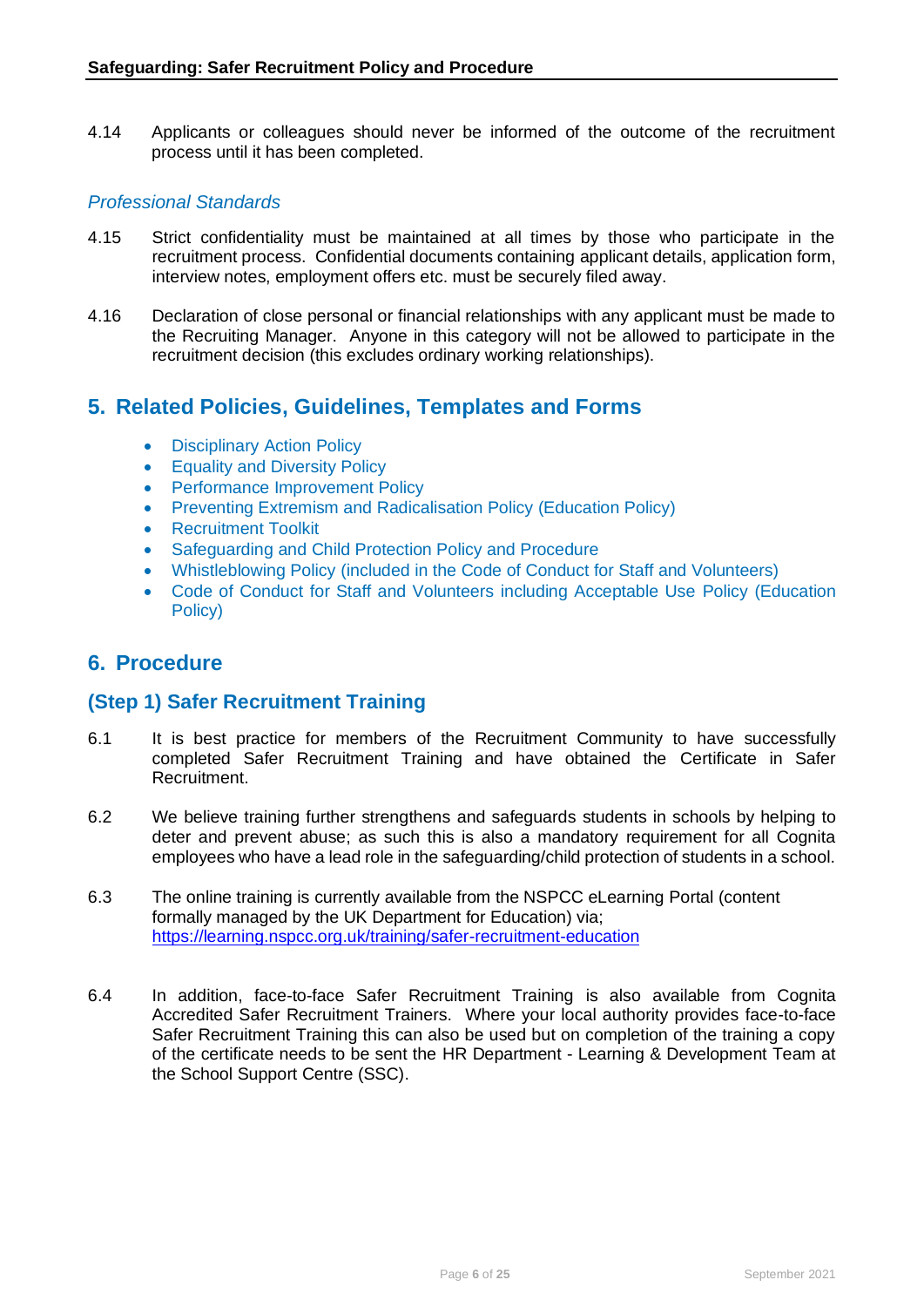# **(Step 2a) Role Profiles**

- 6.5 Role Profiles, including the Person Specification should be reviewed for each new vacancy and must include the main duties and responsibilities specific to the needs of the role. It must also include a statement about the individual's responsibility for promoting and safeguarding the welfare of children s/he is responsible for, or comes into contact with, as below:
	- To comply with safeguarding policies, procedures and code of conduct
	- To demonstrate a personal commitment to safeguarding and student/colleague wellbeing
	- To ensure that any safeguarding concerns or incidents are reported appropriately in line with policy
	- To engage in safeguarding training when required.

# **(Step 2b) Advertisements**

- 6.6 When advertising a role, either internally or externally, it is important to outline the requirements in terms of the duties and responsibilities, the experience/background needed, and the personal qualities sought. The advertisement should then be written to reflect these in a way that makes the position attractive to applicants, but also has sufficient benchmarks to dissuade those who clearly do not have the required skills from applying.
- 6.7 Cognita actively encourages internal moves and promotion, but also reserves the right to advertise externally in the quest to find the best person for the job. This decision should be made between the Recruiting Manager and the Head.
- 6.8 Advertisements should always include the following abridged Commitment Statement which sets out Cognita's commitment to safeguarding children:

*"Cognita Schools are committed to safeguarding and promoting the welfare of children and young people and expects all staff, volunteers and other third parties to share this commitment. Safer recruitment practice and pre-employment background checks will be undertaken before any appointment is confirmed."*

# **(Step 3) Scrutinising, Shortlisting and Interviewing**

#### *The Application Form*

- 6.9 Applicants, both internal and external, must use Cognita's Application Form to apply for a vacancy in order to comply with the Safer Recruitment Policy. This ensures a common set of core data from all applicants is received. It is not good practice to accept a CV drawn up by the applicant in place of an Application Form because this will only contain the information they wish to present and may omit relevant details (however, CV's can be accepted in addition to an Application Form.)
- 6.10 It is unacceptable for an applicant to be appointed in the absence of a fully completed signed Application Form. When an Application Form has been submitted electronically with only a typed name in the signature box, an applicant invited to attend an interview should be asked to sign the Application Form as part of the background compliance checks undertaken on the interview day or their first day of employment.
- 6.11 Application Forms within Wales must include a self-declaration by the applicant that they are not barred, disqualified from teaching or subject to sanctions where applicable.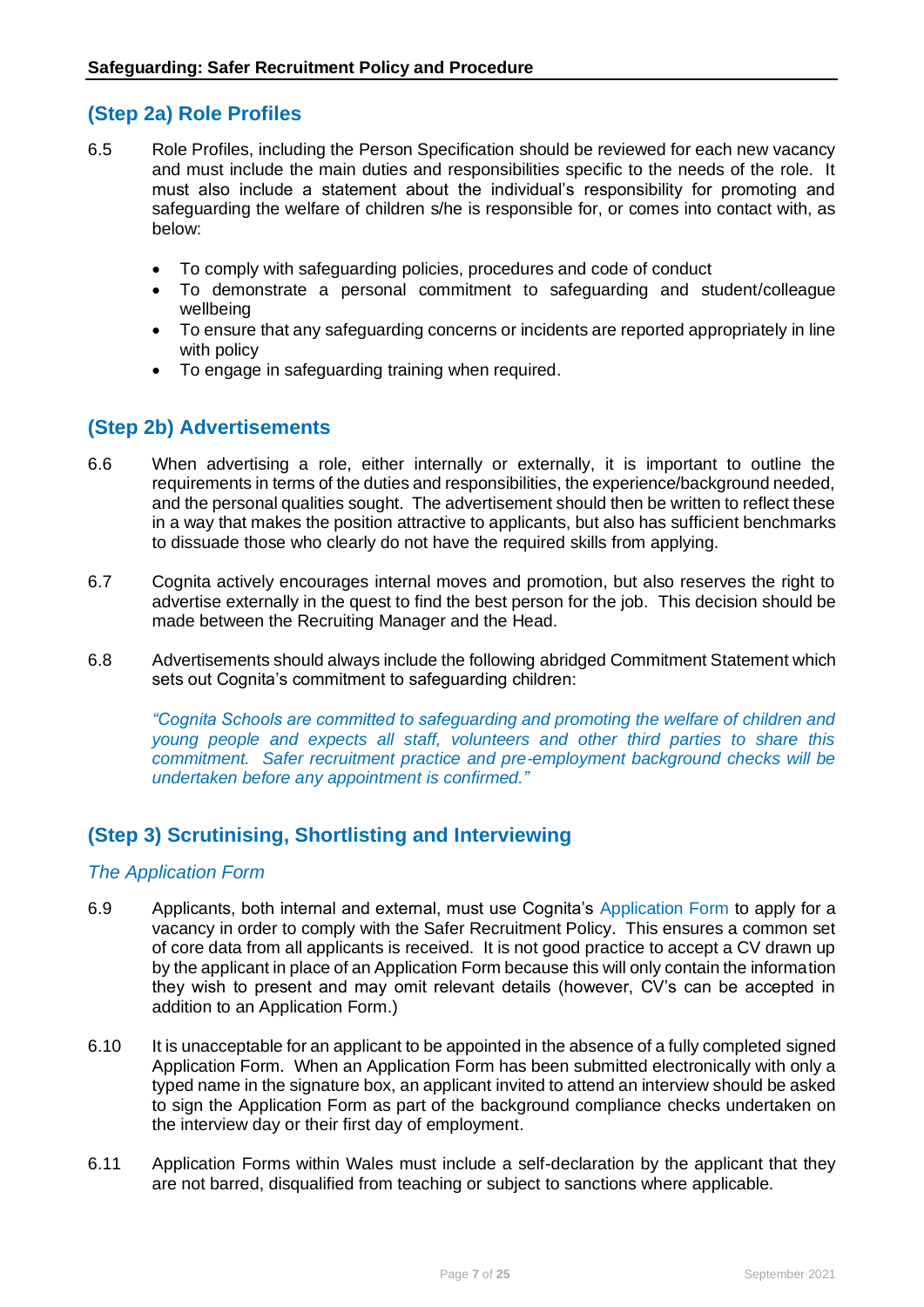6.12 It is strongly advised that two people shortlist applicants to avoid bias of opinion or prejudice in the process.

#### *Internet Search*

- 6.13 Applicants should be subject to a basic internet/media search to help identify the applicant's online identity and determine whether there may be any reputational risk to the school/Cognita based on comments made by or about them online. Any information requiring further consideration should be discussed with the applicant and noted on the summary report from the interview documenting the considerations made. Information relating to the personal protected characteristics of the applicant (e.g. their race or sexual orientation) will not be taken into account in considering their application.
- 6.14 Searches should cover all countries where the applicant has lived and/or worked to ensure a full picture of their past is captured.

#### *Gaps in Employment History*

6.15 All Application Forms should be scrutinised to ensure they are fully and properly completed and that the information provided is consistent and does not contain any discrepancies, including identifying any gaps in employment. Where there are gaps in employment, a note of this should be made and used in consideration of whether to short list the applicant. Together with obvious gaps in employment, the reasons for a history of repeated changes of employment without any clear career or salary progression should be explored and verified. This can also include a mid-career move from a permanent role to supply teaching or temporary work.

#### *Taking up References*

- 6.16 Applicants should give a minimum of two professional reference contacts from two separate employers on the Application Form. A key purpose of the reference is to verify the applicant's suitability to work with children. These reference contacts must therefore include the most recent employer and the most recent employment working with children (if different). References should be sought on all short-listed school based applicants, including internal ones and should be from a senior person within the organisation.
- 6.17 The School must request all written references directly from the referee. Cognita does not accept an open reference as part of the recruitment process e.g. "to whom it may concern". A minimum of two returned and satisfactory references are required on each personnel file.
- 6.18 As a rule, character references are not acceptable; this includes references from relatives or people writing solely in the capacity of friends. If there is a good reason the applicant cannot supply the requisite number of referees (e.g. because they are recent graduates or have only held a small number of jobs), references may be sought from high quality alternatives (e.g. University tutor).
- 6.19 References should be requested using the Employer Reference Request Form and the Reference Request Letter. If a reference is received electronically and has not been signed by hand by the referee, evidence must be sought and retained in the employee file to demonstrate that the reference was provided by the expected referee and email address.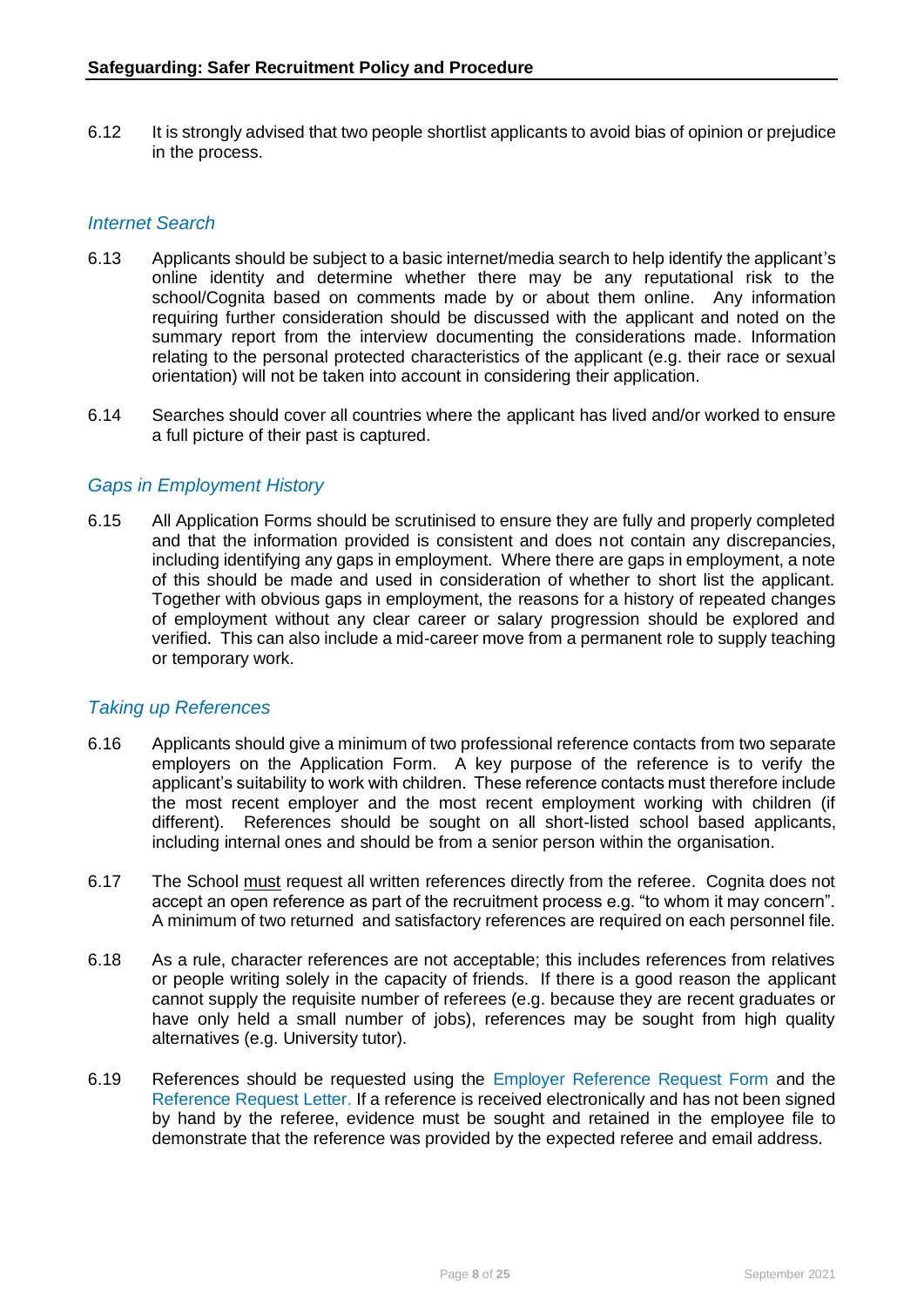#### *Teaching staff:*

- 6.20 Prior to the interview, it is best practice for all permissible references to be requested for shortlisted applicants, taking into account whether the applicant has requested that their current employer should not be contacted at this stage.
- 6.21 Prior to the interview, at least two written references must be requested for shortlisted applicants. Where possible, best endeavours must be made to ensure these are received and scrutinised before the interview.
- 6.22 All job offers are conditional upon receipt of a minimum of two satisfactory references and any appointment must not be confirmed until all required references, which must include either the current or most recent employer, have been received.

#### *Non-teaching school based staff:*

- 6.23 Prior to the interview, at least one written reference must be requested for shortlisted applicants. This does not have to include the current or most recent employer at this stage, the Application Form asks if the referee can be contacted prior to interview for this reason.
- 6.24 Once the successful applicant has been offered the role, the second reference must then be requested, including from the current or most recent employer if this was not obtained before the interview, in order to complete the reference process.
- 6.25 All job offers are conditional upon receipt of a minimum of two satisfactory references

#### *Concerns from a Reference*

- 6.26 All references should be scrutinised by the Recruiting Manager upon receipt and special attention paid to questions regarding disciplinary issues, suitability to work with children, reemployment and whether the dates of employment, role and duties match the information supplied on the Application Form. Referees should be contacted for a follow-up conversation if any of these elements are unclear or give cause for concern. Notes of the conversation should be made and dated and retained on the applicant's personnel file. Any issues of significant concern should be escalated to the HRBP.
- 6.27 Where an individual has not listed relevant or logical referees the school may ask the applicant to provide more suitable referees and/or should consider contacting those referees who have not been listed. Any such contact should be discussed with the applicant in advance, documented, dated and included in their personnel file if they are subsequently appointed. Reasons for leaving former employers should also be sought.
- 6.28 In the event that suitable references cannot be obtained, the matter should be escalated to the schools HRBP for advice on how to proceed prior to any job offer being made.

#### *Invitation to Interview*

- 6.29 The Invite to Interview Letter should include; the date, time and place of the interview, directions to the venue, names of those people on the interview panel, details of the selection process, the full length Safeguarding Commitment statement and a statement that the interview will include questions relating to safeguarding.
- 6.30 Applicants should be asked to bring three original documents, a copy of which must be kept on the personnel file and the person verifying the documents must sign and date the copies: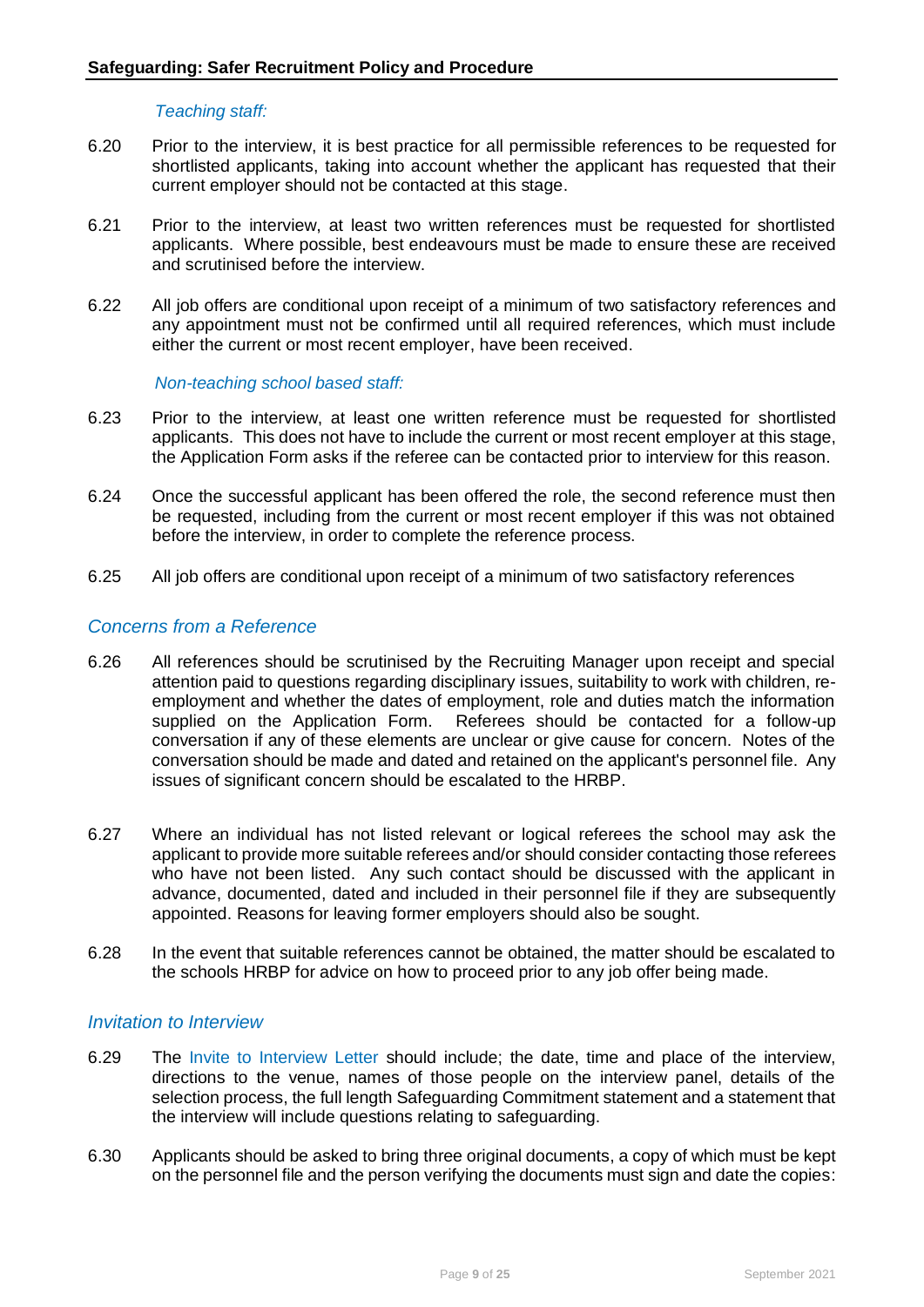- two confirming their identity i.e. a current driving licence, passport and/or birth certificate (one of which must include their photograph)
- plus, one document confirming their current name and address such as a utility bill or financial statement (dated within the last three months). It is not permissible for applicants to offer photocopied documents for the purposes of identity checking

#### *Preparing for the Interview (Selection Process and Interview Panel)*

#### *Selection Process:*

- 6.31 In order to help select the most appropriate applicants a number of different selection techniques may be deployed. In all cases, there should be an interview and this can be complemented by a carousel format such as; assessments, numeracy and/or literacy tests, a lesson observation and/or case study/presentation, student panel/staff panel, tour etc. For school based teaching roles, it is good practice to involve students in the recruitment and selection process in some way, so that applicants' interaction with them can be observed (although under no circumstances should an applicant be left unsupervised with students of any age during the recruitment process). If appropriate, the final decision may be reached via a second interview.
- 6.32 Where appropriate, select work based assessments, exercises or personality profiling to further assess an applicant's suitably for the role. Please contact the HR department in the first instance to ensure suitability.
- 6.33 It is important to prepare thoroughly prior to beginning the selection process, and the interview content is a key part of this. It is important to identify who should be involved in the selection process, assigning responsibility and setting aside sufficient time for the work needed at each stage. This ensures all elements of recruitment safeguards are not rushed or overlooked.

#### *Interview Panel:*

- 6.34 It is recommended, but not mandatory to have a minimum of two interviewers, and in some cases, i.e. for senior or specialist roles, a larger panel might be appropriate. A recruitment panel allows for at least one member to observe and assess the applicant, and the other to make notes. It also allows for the corroboration of events within an interview should an applicant attempt to bring a claim for an alleged breach of process or legislation within the recruitment process. A manager who interviews alone does not have such a defence.
- 6.35 The members of the interview panel should meet before the interview to:
	- agree and understand the required standard for the role to which they are appointing
	- consider the issues to be explored with each applicant and who on the panel will ask about each of those
	- agree the assessment criteria in accordance with the Role Profile and Person **Specification**
	- review the Interview Template to select the relevant questions for the post, ensuring Safeguarding questions are a focus
- 6.36 The Recruiting Manager should also consult others involved in the selection process, such as teachers involved in the lesson observation, tours or informal meetings to obtain their feedback, and collate and assess any associated paperwork. These should be incorporated into the summary or interview record documentation as required.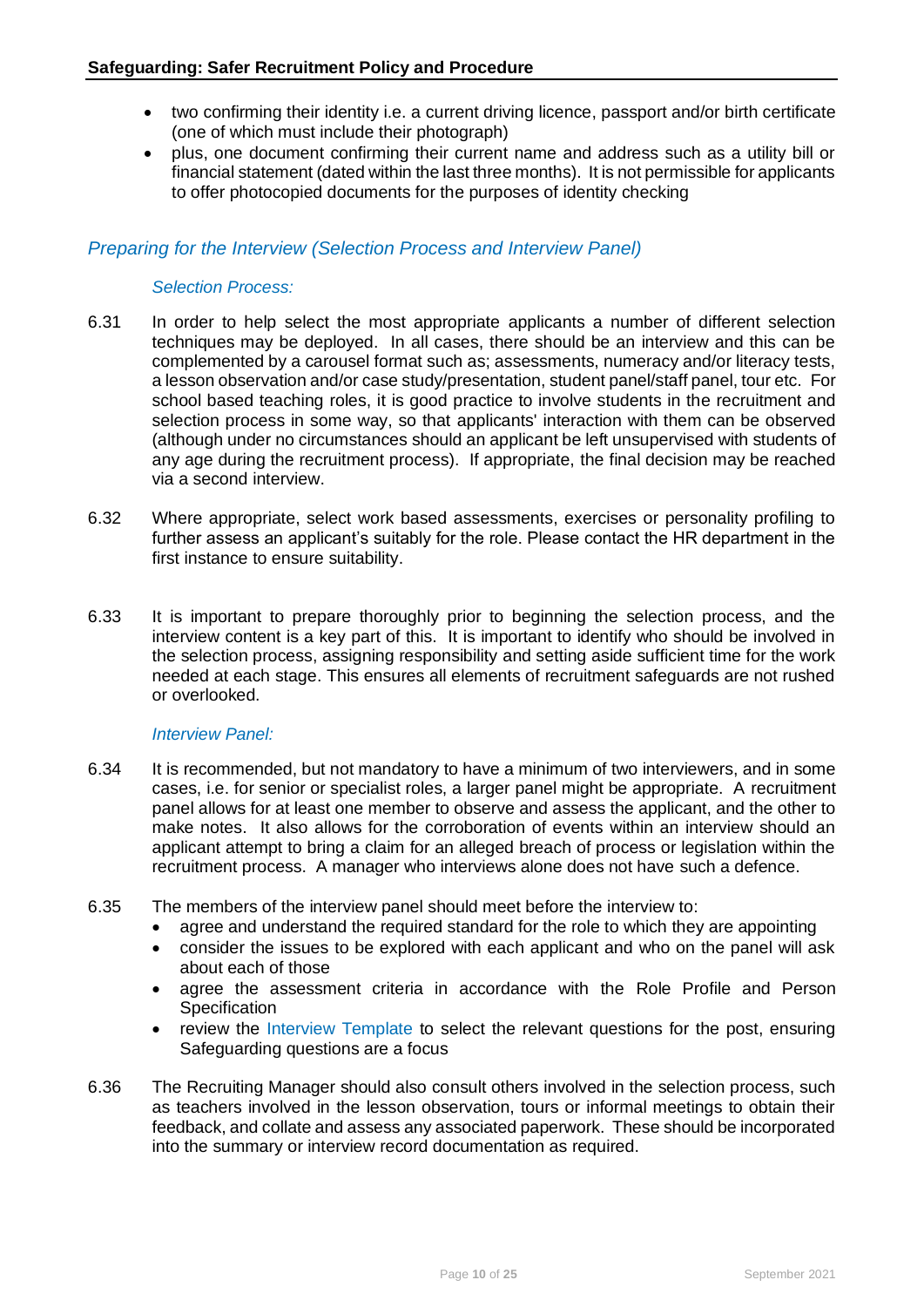#### *Verify Identity*

- 6.37 When verifying identity, those responsible are aiming to corroborate the person's full name, including forenames and last name, date of birth, and full permanent address. Where necessary applicants should also provide any official documentation regarding name changes.
- 6.38 Identity verification within our Welsh schools also includes the requirement to obtain details of the applicants National Insurance Number.
- 6.39 Where an applicant claims to have changed his or her name by deed poll or any other mechanism (e.g. marriage, adoption, statutory declaration) he or she is required to provide documentary evidence of the change.
- 6.40 A copy of the documents used to verify the successful applicant's identity and address must be kept on their personnel file for record-keeping purposes and the person verifying the documents must sign and date the copies.

#### *Verify Professional Qualifications*

- 6.41 Applicants must also be asked for evidence of their educational or professional qualifications that are necessary or relevant for the role (i.e. the original or certified copy of a certificate, or diploma, or a letter of confirmation from the awarding body). If the applicant cannot produce original documents or certified copies, written confirmation of his or her relevant qualifications must be obtained from the awarding body (for teaching positions) prior to the appointment being confirmed.
- 6.42 A copy of the qualifications must be kept on the personnel file and the person verifying the documents must sign and date the copies.

#### *Interview (Scope of Interview, Outcome and Regrets)*

- 6.43 The interview should assess the merits of each applicant against the role requirements. It is important to ensure that the interview process adopted for internal applicants is exactly the same as that for external applicants for the same role. It is also very important to explore each applicant's suitability to work with children.
- 6.44 Each applicant must be given a fair and equal opportunity to demonstrate that they have the skills, experience and personal attributes that are being sought. The selection process should reflect the requirements of the role, the necessary competencies to be successful in the role, and the personal qualities appropriate to the environment.
- 6.45 All applicants should be tested in the same areas and should convincingly reach the level that was expected at the outset. An applicant should not be recruited based on being the 'best of the group', they should be the best person for the role. This may require commencing the search again if a suitable applicant is not sourced from the original search.
- 6.46 Having agreed the interview questions the panel will explore any issues with each applicant, based on the information provided in the Application Form and references received. An applicant's response to a question will determine whether and how that is followed up.
- 6.47 It is better to ask behavioural based questions which ask an applicant to relate how s/he has responded to or dealt with an actual situation in the past, or questions that test an applicant's attributes and understanding of key issues.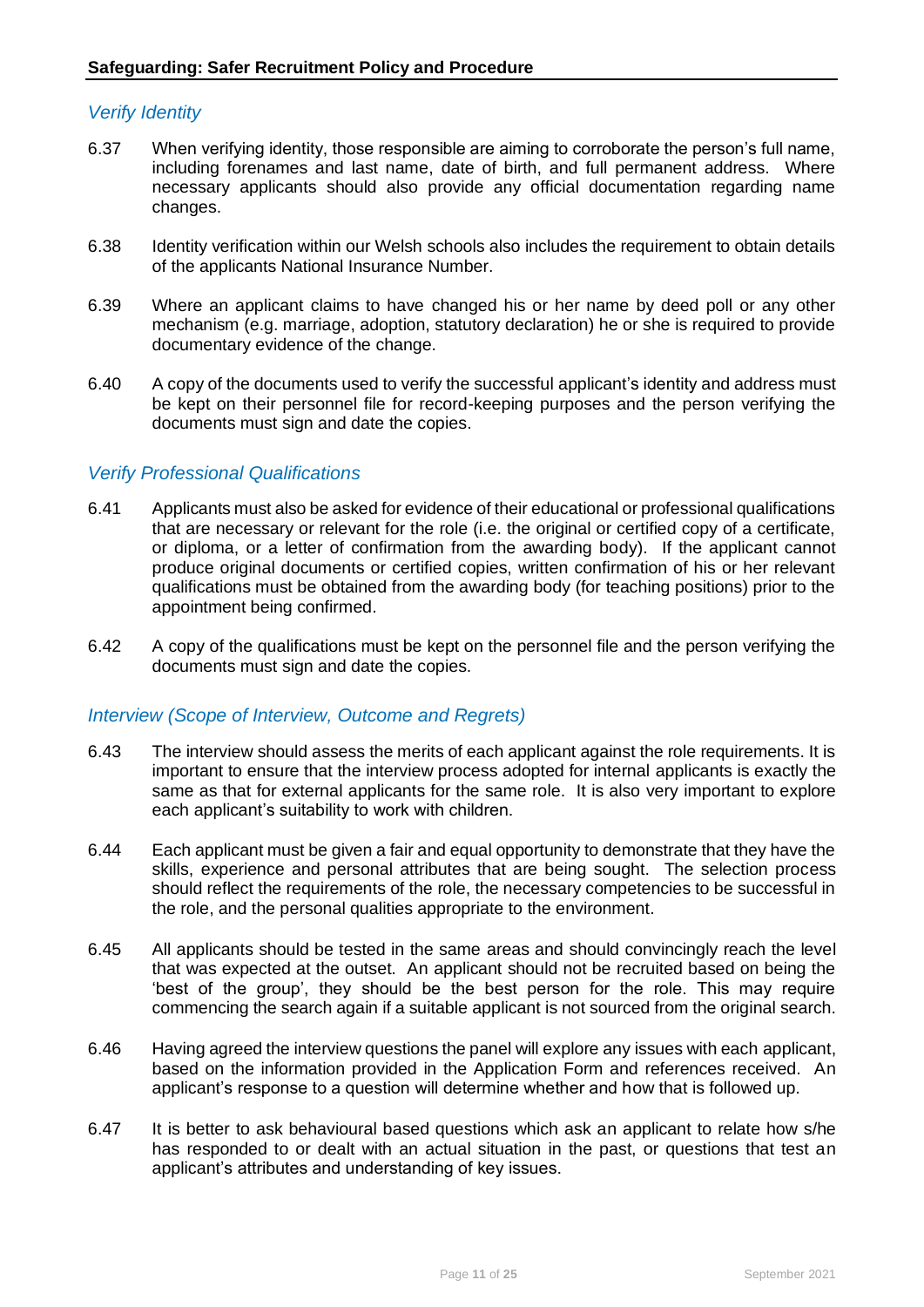- 6.48 Interview notes should be taken by all panel members and collated at the end of the interview by the Recruiting Manager. Interview notes should be legible and cover all key topics discussed during the interview. At the very least the Recruiting Manager should prepare a legible or typed summary of the interview covering the points listed in section 6.43. Furthermore, the Recruiting Manager should make summary comments as the responsible person.
- 6.49 The Recruiting Manager should ensure the interview notes are securely retained for a maximum of six months and then if the applicant is not successful they may be shredded. It is important that interview notes are retained for this period of time as they will provide justification in the event of a potential complaint about the selection process.
- 6.50 Interview notes for the successful applicant should be retained securely on their personnel file for record-keeping purposes for the duration of their employment and any required statutory period of time thereafter.
- 6.51 Please note, for Head recruitment, all interview notes must be collated by the Recruiting Manager and passed to the HR Department for secure and confidential filing.

#### *Scope of the Interview:*

- 6.52 In addition to assessing and evaluating the applicant's suitability for a particular role, it is imperative that safeguarding questions are asked at interview to ensure the filtering process of unsuitable applicants, but also to gain an insight in to the knowledge, experience and attitude of the applicant towards safeguarding, as this information can facilitate early training requirements upon commencement of role.
- 6.53 The interview panel should also therefore explore:
	- the applicant's attitude towards children and young people
	- his or her ability to support the School's policy for safeguarding and promoting the welfare of children
	- qaps in the applicants' employment history
	- periods of time spent overseas
	- concerns or discrepancies arising from the information provided by the applicant and/or a referee
- 6.54 All applicants invited to interview are entitled to a meaningful interview irrespective of any change in circumstances (e.g. change of budget; identification of a preferred applicant; answers to early questions are poor) which might tempt the Recruiting Panel to abbreviate the process. This maintains a professional image of the school, of Cognita and will to some extent protect from potential claims of an unfair process.

#### *The Outcome:*

6.55 The recruitment decision should be based purely on the criteria required, so any outcome can be explained constructively to the unsuccessful applicants. Any feedback that can help them should be given honestly and, for internal applicants, learning and development areas may be identified. The HR Department can assist with ensuring this feedback is constructive.

#### *Regrets:*

6.56 It is essential that the successful applicant is either told after the regrets or in confidence until all the outcomes are known. It is the Recruiting Manager's responsibility to ensure that this process is controlled effectively.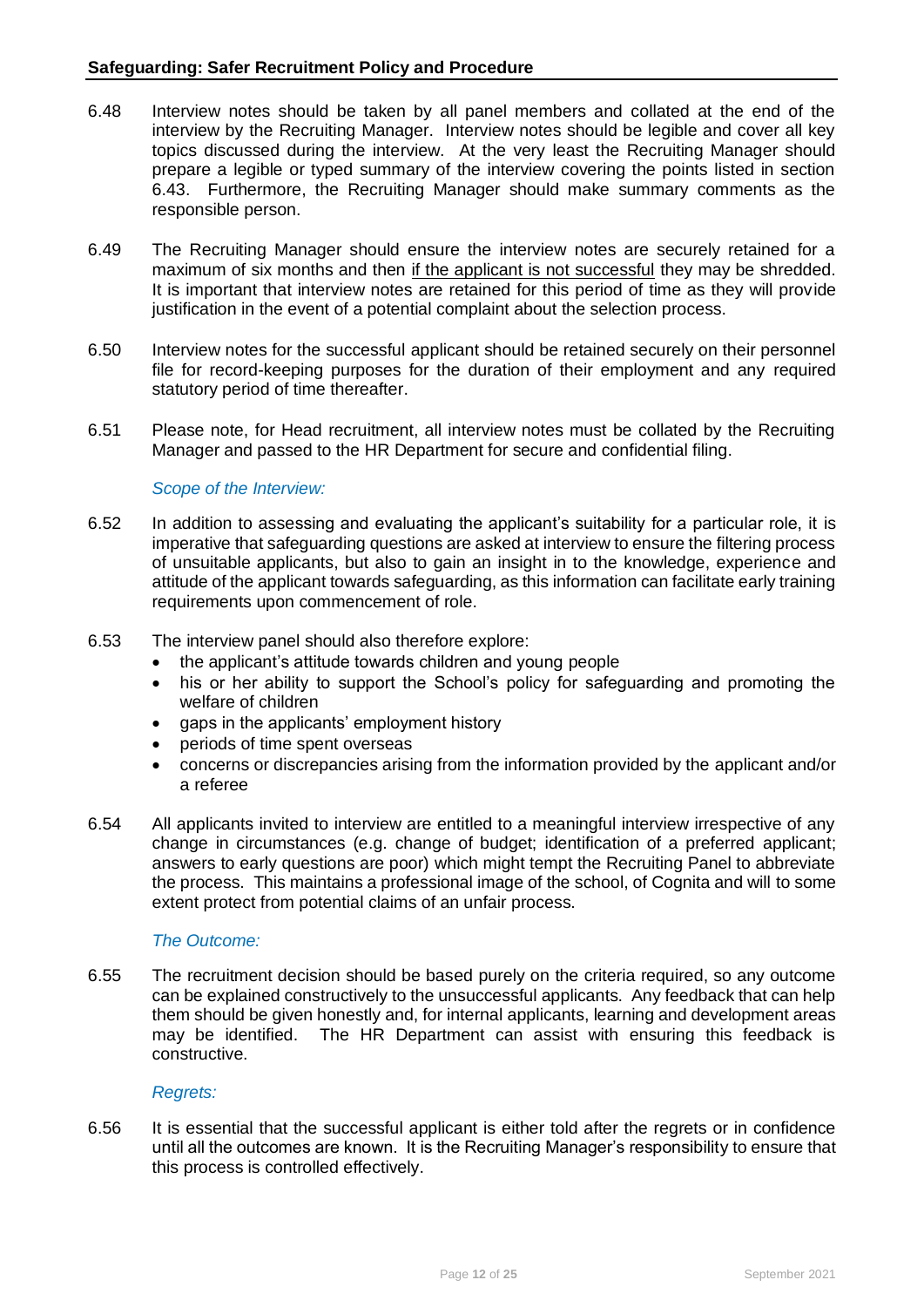# **(Step 4) Offer letter and Contract of Employment**

6.57 There are a number of references/clauses in the offer letter and contract of employment which enable the management of a new employee's suitability to work with children.

#### *Terms and Conditions of Employment*

6.58 The Template Offer Letter and Contract of Employment must be used in order to satisfy the conditions of employment relating to safeguarding.

#### *Probation*

6.59 The initial period of employment enables an observed judgement of an applicant's suitability to work with children and capability for the role. Please go to (STEP 7) PROBATIONARY PERIOD INCLUDING INDUCTION for more information.

#### *Rehabilitation of Offenders*

All applicants are required to give full details of convictions and cautions, including those which would otherwise be considered "spent" by virtue of the said Act.

#### *Standards and Policies*

- 6.60 Teaching staff are expected to conduct themselves in line with the following:
	- the DfE professional standards in England
	- the Welsh Government Guidance (revised) Professional Standards for Education Practitioners in Wales 020/2011

#### *Safeguarding Declaration*

All applicants will be required to sign a Safeguarding Declaration within the Contract of Employment to evidence their commitment.

#### **(Step 5) Background Checks**

- 6.61 An offer of employment must be conditional upon:
	- the receipt of at least two satisfactory written references
	- verification of the applicant's identity (if that could not be verified at the interview)
	- Right to work
	- an Enhanced Disclosure and Barring Service (DBS) check, (paper copy) must be shown to the ID checker by the applicant before starting work. An Enhanced DBS with Barred List check is required for people working in Regulated Activity and this is the default set up for Cognita's online application service with Capita.
	- the receipt of overseas criminal records checks for all other countries in which the applicant has lived or worked for three months or more in the past ten years (if applicable) and for the country they completed their teacher training in (if not the UK)
	- Prohibition from Teaching check (if applicable)
	- The receipt of a Letter of Professional Standing (if teaching and previously taught overseas)
	- Prohibition from Management check (if applicable)
	- verification of the applicant's medical fitness
	- verification of appropriate qualifications/professional status (where required)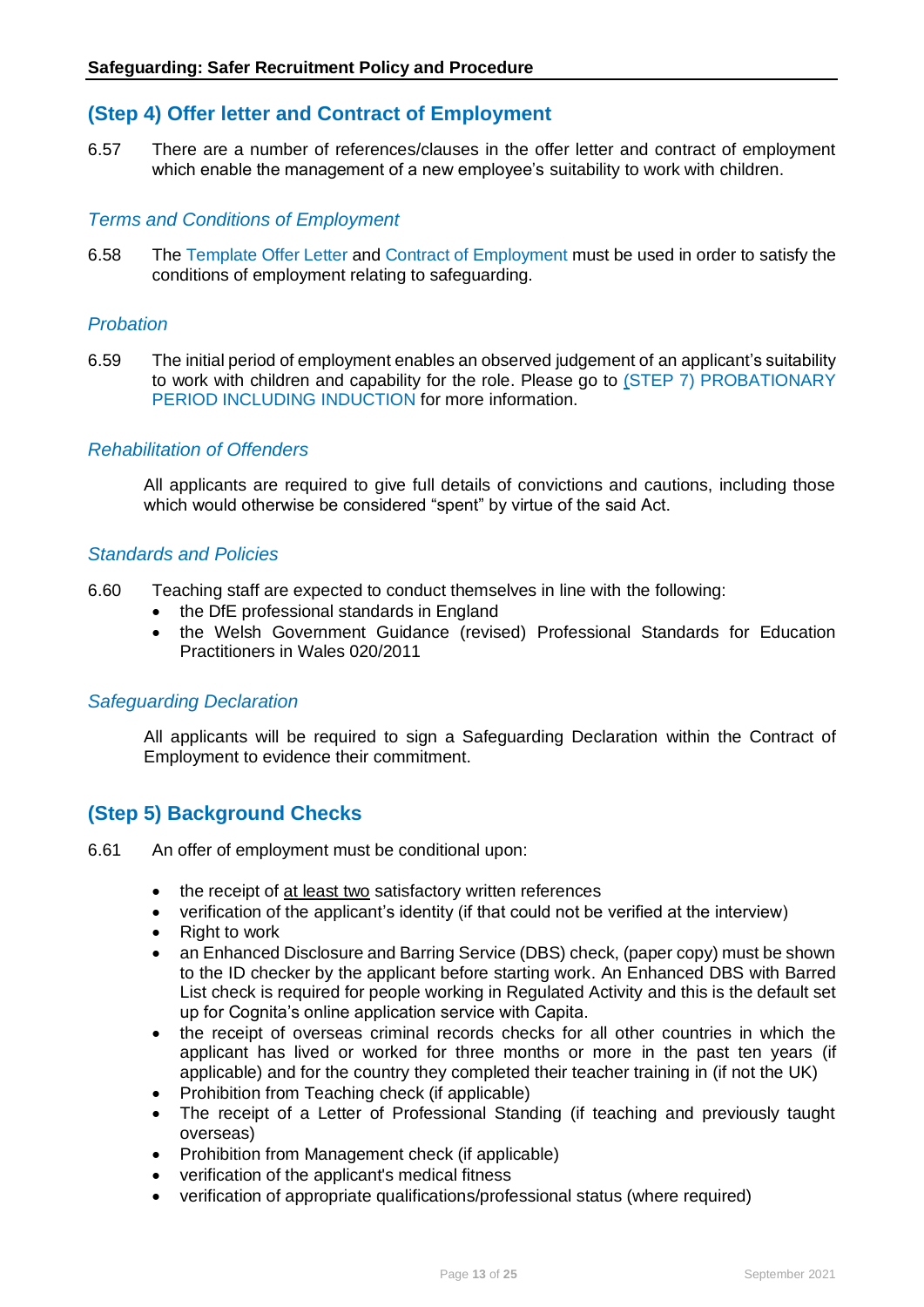- signed annual disqualification declaration (if applicable)
- satisfactory completion of the probationary period
- 6.62 All checks should be recorded in writing, verified (date and signature) documented and retained on the employee's personnel file. A summary of the checks must be recorded on the Single Central Record (SCR).
- 6.63 The above checks must be completed before an applicant takes up the post, this may result in delaying the commencement of employment.
- 6.64 Any exceptions to this must have been discussed within a conference call involving the Head, HRBP and DE following which the DE confirms their agreement that it is necessary for the individual to start work before all the vetting checks are complete and that the proposed measures that will be taken are appropriate to safeguard students' welfare.
- 6.65 Any exceptional permission to appoint without all recruitment vetting checks completed will be subject to the following conditions:
	- all vetting checks **must** have been applied for
	- a Barred List check **must** have been completed and confirmation obtained that the individual is not on the Barred List
	- a Prohibition from Teaching Check **must** have been completed (if applicable)
	- a Prohibition from Management Check **must** have been completed (if applicable)
	- at least two written references **must** have been received, and the Recruiting Manager must have spoken personally over the telephone (or face to face) with the remaining referee(s), asked and obtained answers to all of the questions on the reference request form, and a full written note must have been taken of these discussions and placed on the personnel file
	- verification of the individual's identity, right to work in the UK, qualifications and medical fitness **must** have been completed
	- the annual disqualification declaration **must** be completed (if applicable)
	- a Risk Assessment **must** be completed using the appropriate Risk Assessment template and this must be suitably approved then placed in the personnel file
	- steps must be taken to ensure mitigating arrangements, which will include appropriate supervision and restrictions on certain types of activity (such as school trips), are put in place pending completion of the vetting checks and documented on the Risk Assessment Form, which must be reviewed by the Head every two weeks, and updated notes produced as an audit trail
	- details of supervisory measures and restrictions on work **must** be discussed and agreed with the new employee prior to them starting.
	- whilst the check remains outstanding, a note that there is a risk assessment in place should be recorded on the Single Central Record (SCR)
- 6.66 If any of the information contained in the pre-employment checks is unsatisfactory or has discrepancies, this should be followed up by the Recruiting Manager supported by a member of the HR Department. Any disclosure information relating to a conviction should be notified to the DE for careful consideration of suitability to the post. Serious, deliberate fraud or deception in connection with an application for employment may amount to a criminal offence. In such cases the employer should, in addition to any planned disciplinary action, consider reporting the matter to the relevant authorities and/or regulators. The Regional CEO will be notified of any reporting to relevant authorities and/or regulators.
- 6.67 To assist you keeping track of this process, please use the New Starter Probation Checklist.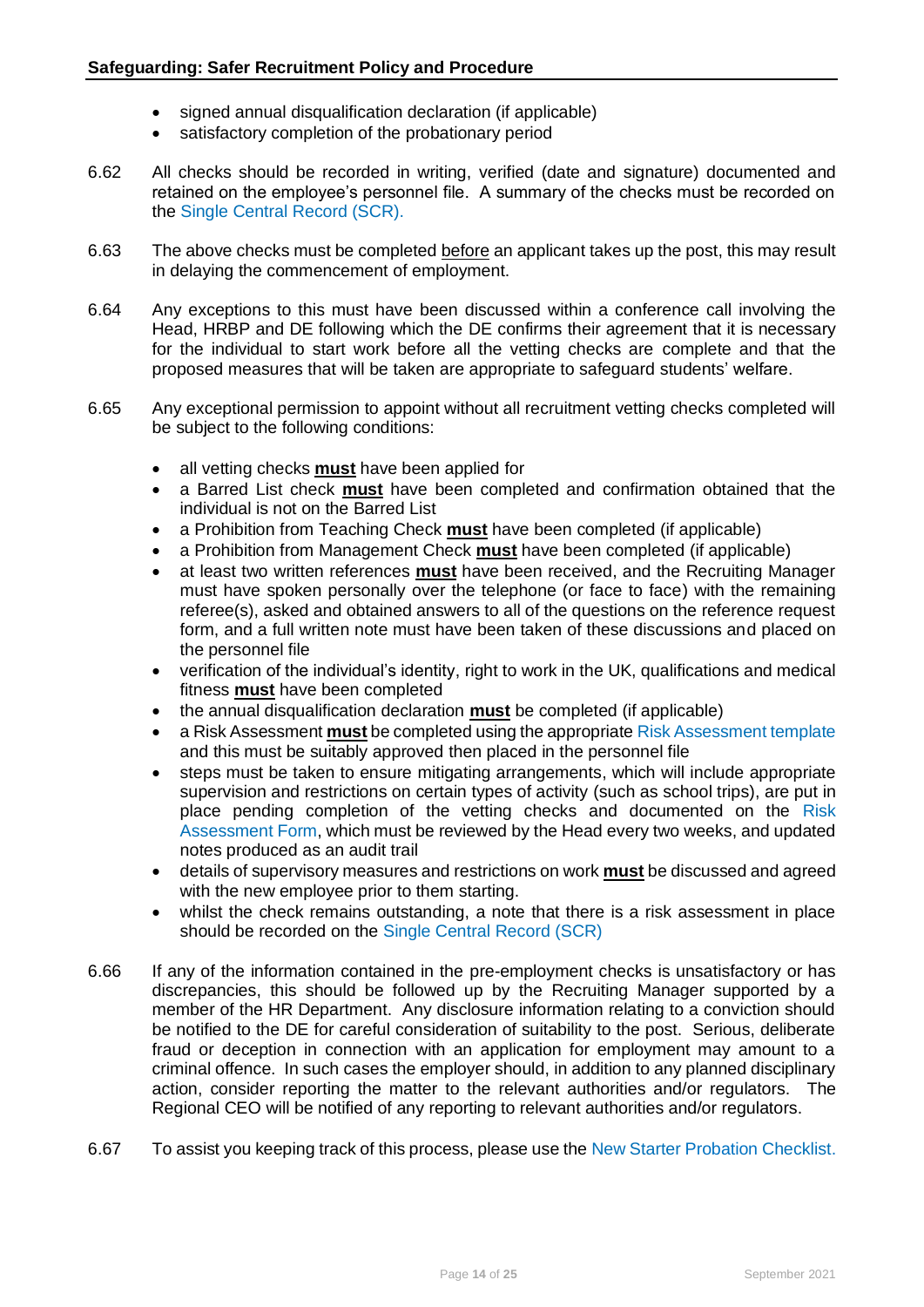#### *References*

6.68 Previously detailed in Sections 6.16 – 6.28 inclusive.

#### *Verifying Identity*

6.69 Previously detailed in Sections 6.37 to 6.40 inclusive.

#### *Right to Work*

6.70 When appointing new staff, the person's right to work in the UK must be verified. Advice can be sought on https://www.gov.**uk**[/check-job-applicant-](https://www.gov.uk/check-job-applicant-right-to-work)**right-to-work** Copies of documents should be verified (date and signature) and retained on the personnel file.

#### *Enhanced Disclosure and Barring (DBS) check including the Barred List*

- 6.71 UK DfE regulations for schools set out a statutory duty to obtain an Enhanced DBS, which must include Barred List information for newly appointed staff in regulated activity i.e. all permanent, fixed-term contracts and temporary staff (including bank supply staff) employed by the school/Cognita before they commence employment. Where the post holder will not undertake regulated activity, an Enhanced DBS must be carried out (again, before they commence employment), but schools are not permitted to carry out a Barred List Check on those not undertaking regulated activity.
- 6.72 The full legal definition of regulated activity is set out in Schedule 4 of the Safeguarding Vulnerable Groups Act 2006 as amended by the Protection of Freedoms Act 2012:
- 6.73 Regulated Activity includes:
	- a) teaching, training, instructing, caring for or supervising children if the person is unsupervised or providing advice or guidance on wellbeing, or driving a vehicle only for children, or engaged in overnight activity, even if this happens only once.
	- b) work for a limited range of establishments (known as "specified places" which includes schools and colleges) with the opportunity for contact with children, but not including work done by supervised volunteers.

Work under (a) or (b) is regulated activity only if done regularly. Some activities are always regulated activities, regardless of their frequency or whether they are supervised or not. This includes:

- c) relevant personal care, or health care provided by or provided under the supervision of a health care professional:
	- o personal care includes helping a child, for reasons of age, illness or disability, with eating or drinking or in connection with toileting, washing, bathing or dressing.
- 6.74 Regularly is once a week, on four or more days in a 30-day period or overnight. As a general rule, it is likely that all school personnel will be carrying out regulated activity, and so will require a Barred List check with their enhanced DBS check. However, in order to assess whether a particular role involves regulated activity, please consult the Keeping Children Safe in Education (September 2021) guidance or refer to the Recruitment Partner at Cognita c/o the HR Department.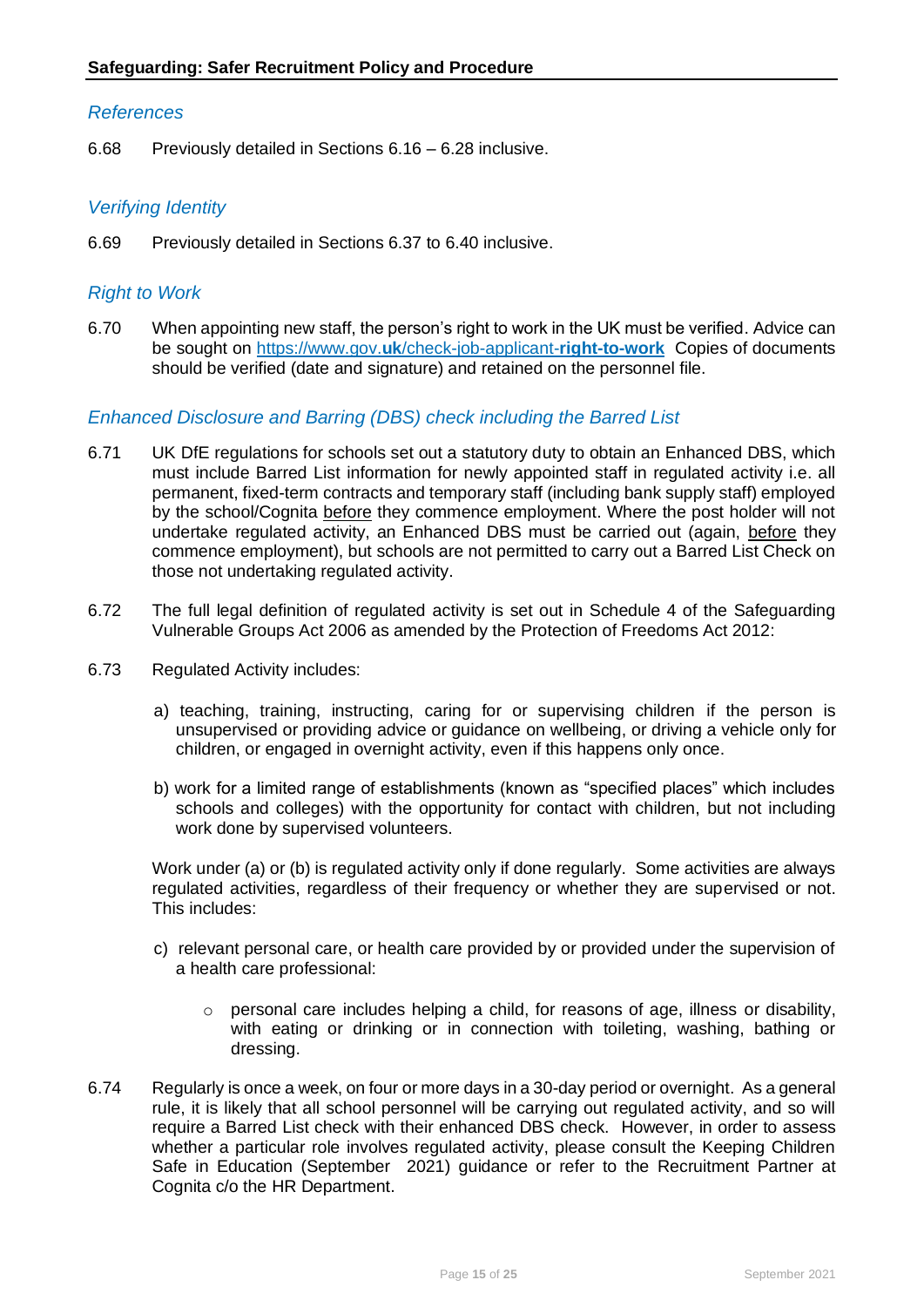- 6.75 The relevant DBS check must be carried out as a matter of priority for all new employees at the job offer stage via the online system. If the offer is made more than three months before the employment will commence, it is best practice to wait until three months before the commencement date before applying for the DBS check.
- 6.76 In addition, where an applicant is found to be on the Barred List, or the DBS Disclosure shows s/he has been disqualified from working with children by a court; or an applicant has provided false information in, or in support of, his or her application; or there are serious concerns about an applicant's suitability to work with children, the facts must be reported to the Police, the DBS and:
	- If the individual is a teacher in England, the DfE Children's Safeguarding Operations Unit (formerly the Teachers Misconduct Team) must be informed
	- If they are a teacher in Wales, the General Teaching Council of Wales must be informed.
- 6.77 All steps taken in following up such issues must be clearly documented and retained on the recruitment file.
- 6.78 The school is able to undertake a free, online status check as an alternative to making a full new DBS check if the applicant has subscribed to the "Update Service" and gives written permission to the school to do so. By using this service, the school is able to check if any new information has come to light since the DBS certificate was originally issued. However, if the check does declare that something has changed the school will need to seek a new disclosure in order to use that information as evidence for a discussion with the applicant.
- 6.79 To carry out a status check of a DBS certificate, the school must:
	- have the applicant's consent
	- confirm that they are legally entitled to carry out the status check
	- see the original paper certificate to check it is the same type and level as they are legally entitled to apply for
	- make sure that the right checks have been carried out and see what, if any, information was disclosed about the applicant
	- check the person's identity
	- check the name on the DBS certificate matches this identity
	- note the DBS certificate reference number, the person's name and date of birth
- 6.80 If the successful applicant has not subscribed to the "Update Service" they should be instructed to log into the Capita online portal to commence their DBS check via; <https://disclosure.capitarvs.co.uk/cheqs>

If the applicant did not provide appropriate identity documents on the interview day to meet the identity checking requirements for the DBS, then they will be required to bring their original (not copy) ID for checking to a school/Cognita verifier as part of the recruitment process. Copies of documents should be verified (date and signature), retained on the personnel file and recorded on the SCR.

6.81 If the position being offered also requires a Prohibition from Management check (see 6.99) it is important to advise the successful applicant of the need to include the words "Management of Independent School" immediately after their job title within their application.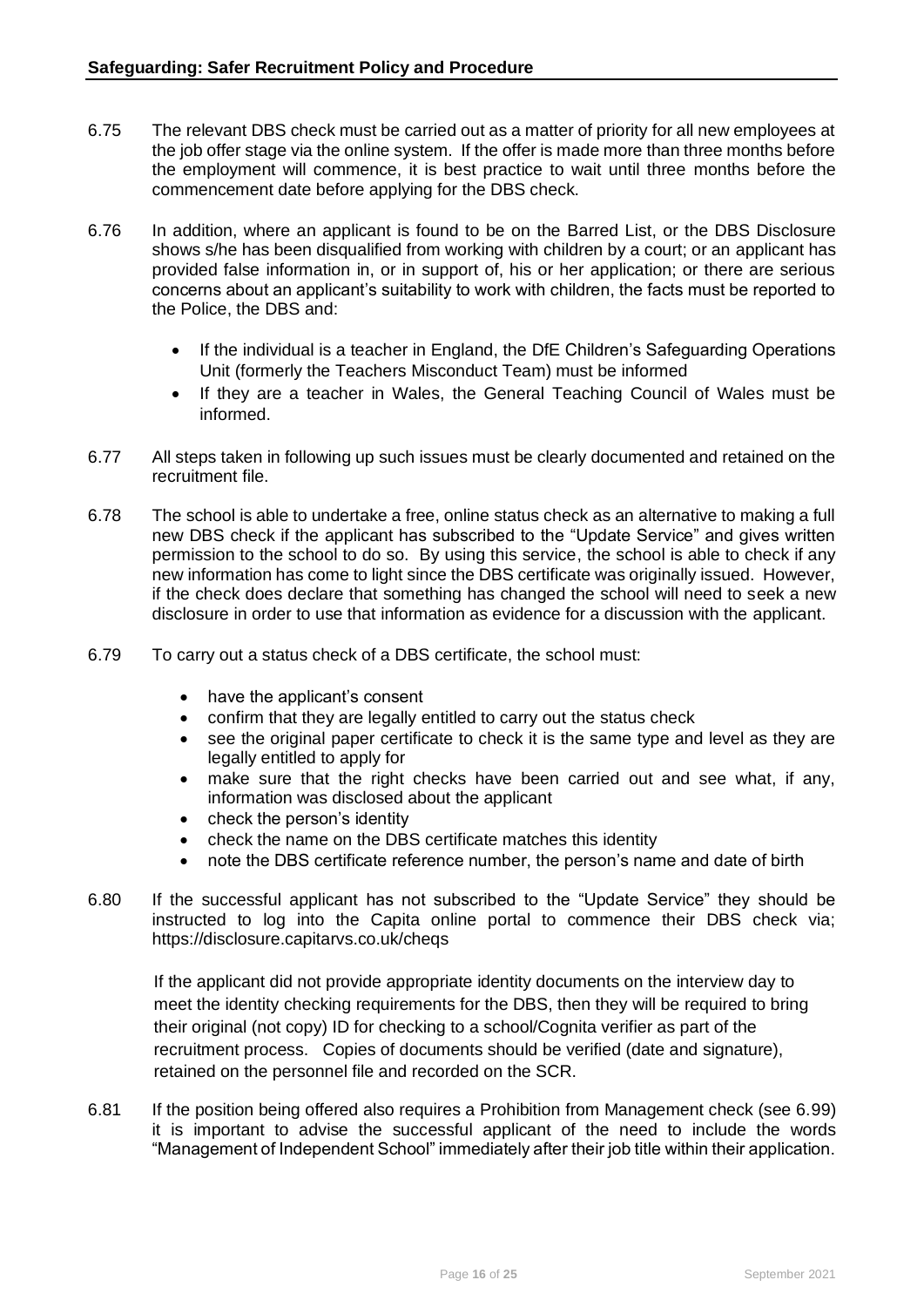- 6.82 An Applicants' Guide can also be downloaded for further information via; <https://www.securitywatchdog.org.uk/dbs-application-guide>
- 6.83 Schools are required to update DBS checks (including Barred List checks if applicable to the role) for all staff, as from time to time determined by the Proprietor, or as soon as possible if concerns arise about an existing staff member's suitability to work with children. Additionally, staff are required to sign an annual self-declaration regarding their suitability to work with children.
- 6.84 Within our Welsh schools there is a requirement to undertake a new DBS should an employee be promoted to a position with significant greater responsibility for children and young people.
- 6.85 Please note that it is only permissible to keep a photocopy of a DBS and/or criminal/Police records for up to six months and for reasons of a formal recruitment query. A record of the check and confirmation that it was satisfactory will be recorded on the SCR, together with details of the certificate number.

#### *Overseas Checks*

- 6.86 Staff that have lived and/or worked outside of the UK must undergo the same background checks as all other applicants, plus additional criminal/Police record checks (overseas checks) to account for their time spent overseas. Copies of documents should be verified (date and signature), retained on the personnel file and recorded on the SCR.
- 6.87 Criminal/Police record checks must be sought for:
	- all other countries in which the applicant has lived and/or worked for a period of three months or more in the past ten years. Please note that checks are not required prior to the age of 16.
	- country where applicant completed teacher training (or relevant teaching qualifications) (if not within the UK).
- 6.88 If an overseas check is not in English, a reputable translation company should be used to translate the document. To ensure data protection, no member of the school staff or department must be asked to assist with translation, unless they are a member of the Interview Panel. Please contact a member of the HR Department for further support.
- 6.89 In the event that criminal/Police record checks are not available or forthcoming from a country, alternative documents to evidence their time spent in the country must be sought, such as certificates of good conduct (where available) or, if they worked in the country, full employment references. If no employment references are available, character references from professionals that knew the individual in the country can be sought. This should be recorded on an Overseas Criminal Checks Risk Assessment Form and filed on the applicant's personnel file.
- 6.90 Any disclosures on overseas checks will need to be discussed with the Head, DE and HRBP to allow an informed recruitment decision to be made.
- 6.91 UK Military Personnel:
	- If an applicant has spent time overseas serving in the British Forces, criminal/Police record checks should still be requested for all countries where the individual has spent three months or more in the past ten years, as offences committed away from the base are not always recorded by the forces and documented in a DBS check.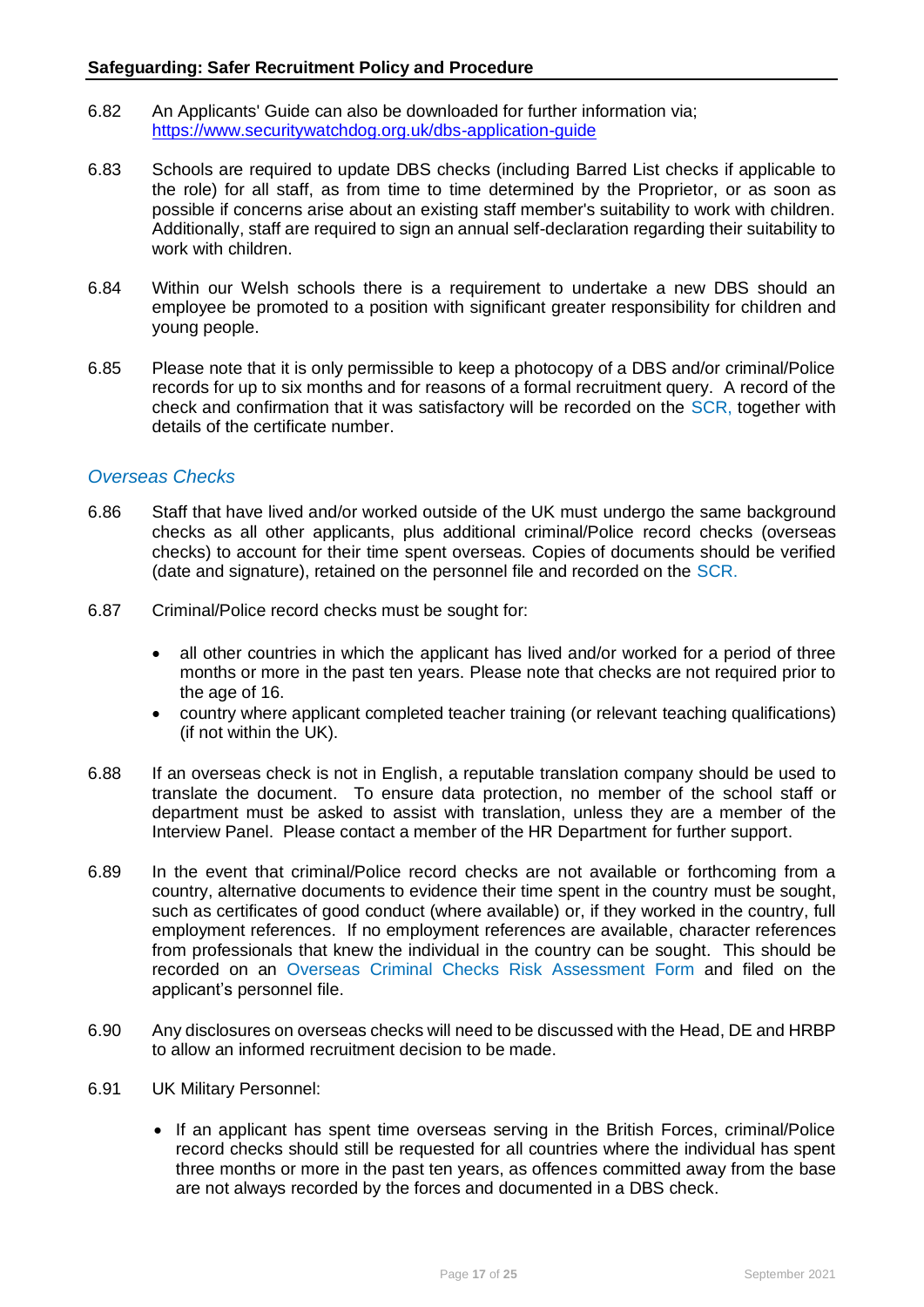#### *Letter of Professional Standing*

6.92 Anyone who is appointed to carry out teaching within England on or after 01 January 2021 who has previously taught overseas, must provide a letter of professional standing from the professional regulating authority in all other countries where they have taught. This includes Teaching Assistants, Nursery practitioners and Managers, Sports Coaches and Peripatetic Teachers. Copies of documents should be verified (date and signature) and retained on the personnel file.

#### *Prohibition from Teaching Check*

- 6.93 Anyone who is appointed to carry out teaching within England requires an additional check to ensure they are not prohibited from teaching. This includes Teaching Assistants, Nursery practitioners and Managers, Sports Coaches and Peripatetic Teachers.
- 6.94 Each School will need to register for Teacher Services provided by the Teaching Regulation Agency (formerly NCTL) by sending an email to[: Employer.ACCESS@education.gsi.gov.uk](mailto:Employer.ACCESS@education.gsi.gov.uk) with the following information:
	- Name of the School
	- DfF number
	- Name and email address of the nominated person/s
- 6.95 The Teacher Services portal should be used to check successful applicants for any prohibitions by either entering their TRN number for an automatic search or alternatively manually checking all relevant lists for all known names:
	- Prohibition lists are listed alphabetically by surname and can be found by clicking on the reference number adjacent to the name, this will then take you to more information about the sanctions that have been imposed.
- 6.96 The person who is responsible for conducting the check must print off evidence that the check has been completed, sign and date the evidence and file it in the employee file, ensuring that they are not capturing data of any other individual thereby contravening data protection legislation:
	- for teachers with a TRN number  $=$  The report can be printed, signed and dated.
	- for teacher without QTS evidence = Printed screen shot showing the TRA website page where you would enter the TRN, which is signed & dated with the statement: 'I have checked all relevant prohibition from teaching lists and certify this person is not on any of them'.
- 6.97 Please note that although this check is not applicable for teachers who gained their qualification in Wales there is a requirement for schools in Wales to undertake a registration check. In order to do this, they must send an email to [registration@ewc.wales](mailto:registration@ewc.wales) and ask the following questions:
	- whether an individual is registered, and
	- whether there are any suspensions or barrings placed upon them.
- 6.98 For those teachers who have either trained or been working in Scotland, Northern Ireland or the Republic of Ireland it is possible to write and request for confirmation of whether any prohibitions are in place. To do this you should send an email to the relevant teaching council including details of all known names, date of birth, NI Number and where possible the TRN.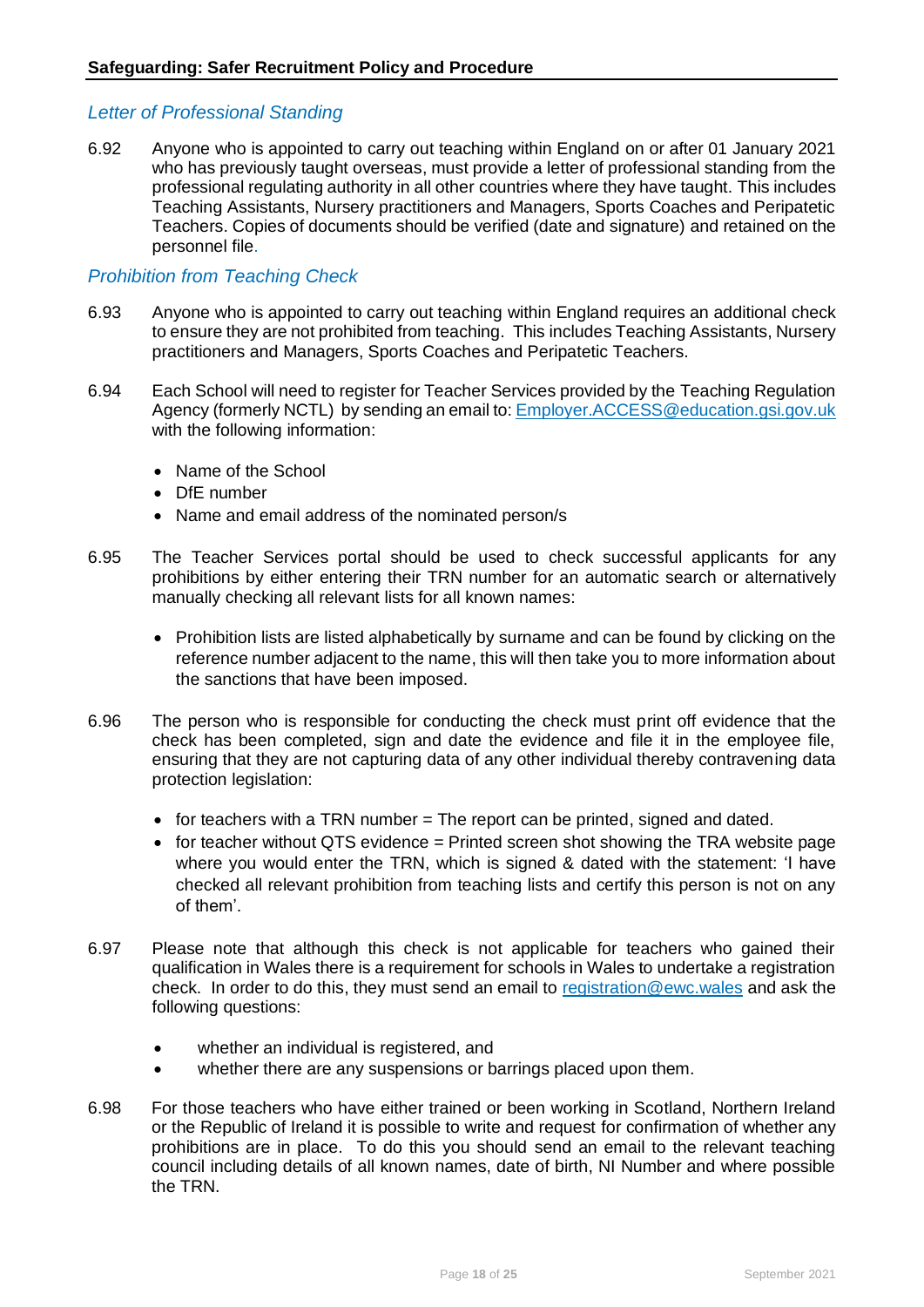| Scotland -                   | The General Teaching Council for Scotland:<br>Tel: 0131 314 6080<br>Email address: gtcs@gtcs.org.uk<br>Website: www.gtcs.org.uk                  |
|------------------------------|--------------------------------------------------------------------------------------------------------------------------------------------------|
| <b>Northern Ireland -</b>    | The General Teaching Council for Northern Ireland<br>Tel: 028 9033 3390<br>Email Address: registration@gtcni.org.uk<br>Website: www.gtcni.org.uk |
| <b>Republic of Ireland -</b> | Irish Teaching Council<br>Tel: 00353 1 651 7900<br>Email Address: info@teachingcouncil.ie<br>Website: www.teachingcouncil.ie                     |

#### *Prohibition from Management Check*

- 6.99 The following staff with management responsibility: a Headteacher or Head of School, a member of the SLT, a proprietor or any person representing the proprietor in a governance role and teaching departmental headships who were recruited on or after 12<sup>th</sup> August 2015 must be checked to ensure that they are not subject to a direction under section 128 of the Education and Skills Act 2008 prohibiting that individual from taking part in the management of independent educational institutions in England and/or Wales respectively. All staff who are promoted internally to any of the aforementioned positions with management responsibility from 01 September 2018 must be checked regardless of their start date.
- 6.100 For all those appointed to a teaching position with management responsibility the prohibition check should be done using both routes, via the DBS with Barred List check and also by checking the appropriate list through the Teacher Services portal in the same way as the Prohibition from Teaching check (see paragraphs 6.94 and 6.95 above)
- 6.101 For those individuals in regulated activity, but who are not teaching, this check should be undertaken by requesting it with the DBS and Barred List check (see paragraph 6.81 above).
- 6.102 For those individuals who are not carrying out regulated activity but who nonetheless have management responsibility a prohibition from management check cannot be requested with the DBS as there is no right to request the Barred List check (which is a requirement to be able to use this route). Therefore, the only route that can be used to undertake this check is via the Teacher Services portal in the same way as the prohibition from teaching check (see paragraph 6.95 above). Such a check can be made of any individual with management responsibility, irrespective of whether or not that individual is a teacher. For individuals who are based in or qualified in Wales a check should be made through the Teaching Regulation Agency and the EWC in accordance with paragraph 6.97.

#### *Medical Fitness Check*

6.103 At offer stage, a Health Declaration Form is required from each member of staff, duly signed, that they know of no reasons, on the grounds of mental or physical health why they should not be able to discharge their duties with respect to the Role Profile and contract of employment.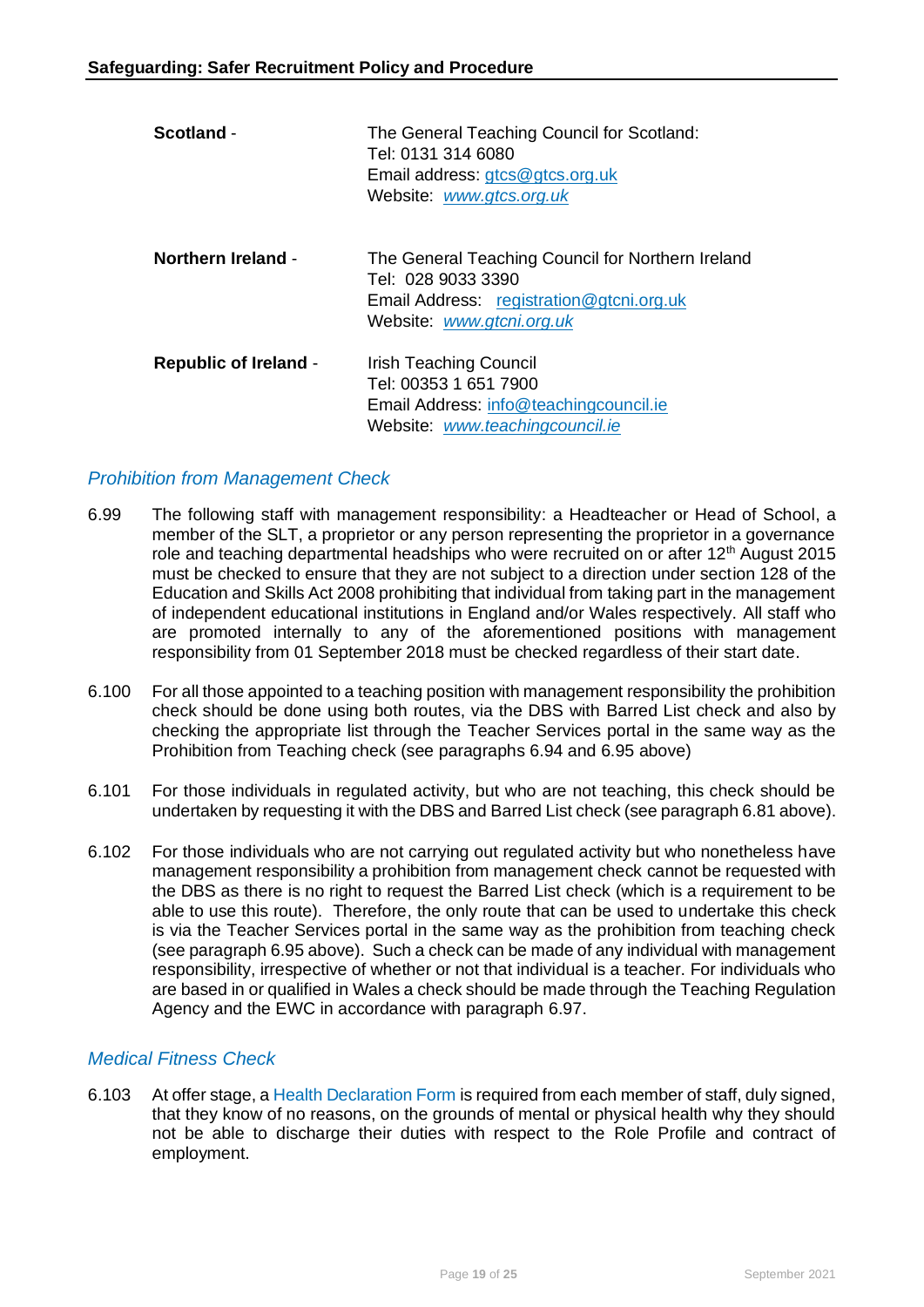6.104 Copies of Health Declaration Forms should be verified (date and signature), filed in a separate file (not on the personnel file) and recorded on the SCR.

#### *Disqualification*

- 6.105 At offer stage, (and annually at the start of Autumn term thereafter) an Annual Disqualification Declaration Form is required from each member of staff who provide childcare for children up to the age of five during school hours and up to the age of eight in wrap around care and those directly involved in managing the early years provision, confirming that they are not disqualified under the Childcare (Disqualification) Regulations 2018.
- 6.106 The declaration must be signed and retained on the personnel file. There is not a requirement for this check to be recorded on the SCR.

### **(Step 6) Recording and Monitoring New Starters**

#### *The Single Central Record (SCR)*

- 6.107 Schools must keep a SCR to evidence they have carried out the range of checks required by law on their staff. All individuals who work in regular contact with children, including volunteers and those employed by third parties (including Teacher Trainees) must be included on the SCR, along with details of all members of the Proprietor Body.
- 6.108 The SCR must contain the following fields:
	- Full name of staff member
	- Position and Start date
	- Identity check
	- Qualifications
	- Enhanced DBS
	- Barred List/List 99
	- Right to Work in the UK
	- Overseas checks
	- References
	- Application Form
	- Prohibition from Teaching
	- Prohibition from Management check (where appropriate)
	- Medical fitness declaration
	- Notes
- 6.109 Best practice for all documents copied, dated and signed is to state they are a "copy of the original" so that there is no doubt on record. It also helps if the signature has the name printed underneath for future reference.
- 6.110 The checker must input the following on to the SCR (in SCRT):
	- Confirm the check is required by switching the appropriate tab to green
	- the date the original documentation was seen
	- their (the checker's) initials
	- if there is no requirement to see documentation (e.g an overseas check is not required) the appropriate tab should be switched to grey as no field should be left incomplete.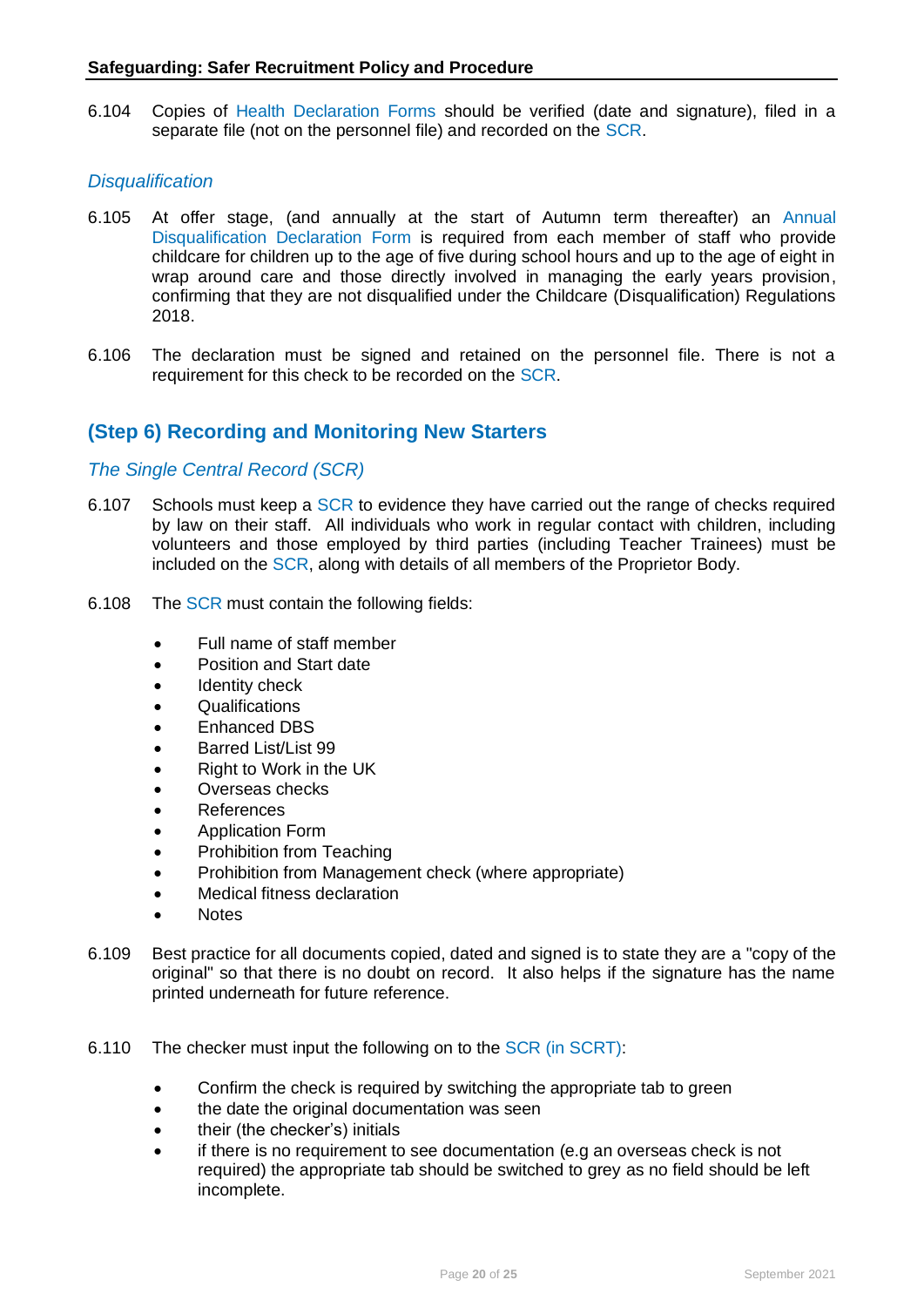- 6.111 If operating from a multi-site school and sharing staff all information listed above should be recorded on both schools' SCRs.
- 6.112 Only one location, single registered school or School Support Centre should be responsible for; holding the full personnel file of a staff member, obtaining the necessary documents and for undertaking any appropriate checks. They are then responsible for providing written confirmation of the checks to the other sites, together with any applicable risk assessments.
- 6.113 The Head at the second site is then responsible for reviewing the data and for documenting any site specific risk assessments on the basis of the information provided and their acceptance that all the necessary checks for the post within their school have been completed to their standard. Where necessary they should also undertake additional checks applicable to the arrangements at their school if the original risk assessment does not provide an appropriate mitigation for that site. If any additional check is required, the second school will complete the check and ask for the primary school to retain the information on file.

#### *New Starter Probation Checklist*

- 6.114 The New Starter Probation Checklist must be completed as an evidence tool that all necessary checks and returns have been received. This document is signed off by the Head and filed in the personnel file.
- 6.115 If any of the checks required are not fully compliant with the standard process this must be documented on a Risk Assessment Form whereby a discussion with the employee is recorded, the considerations noted, details of any mitigating actions are clearly defined and the outcome determined by the Head to enable a full audit trail.

#### *Staff Annual Declaration*

6.116 On an annual basis all staff will be required to complete the Staff Annual Declaration which ensures their knowledge and understanding of safeguarding related policy, procedure, key contacts in the school and (for all relevant staff) provides for a personal safeguarding declaration with regard to DBS. Where an aspect of the annual declaration is not applicable to the role undertaken by the individual, then they should enter "N/A" against the relevant entry on the Declaration before signing and returning it.

#### *Change of Employment*

- 6.117 Where an employee's role changes, the Recruiting Manager must give due consideration to the relevant checks now appropriate for the new role (i.e. has the existing member moved to a position involving regulated activity?).
- 6.118 If a member of staff moves from a position involving regulated activity into non-regulated activity only, ongoing relevant checks should be monitored and recorded.
- 6.119 In both cases the SCR should be updated accordingly.
- 6.120 All paperwork and checks associated with a change of employment must be filed in the personnel file and a note of the change recorded on the SCR.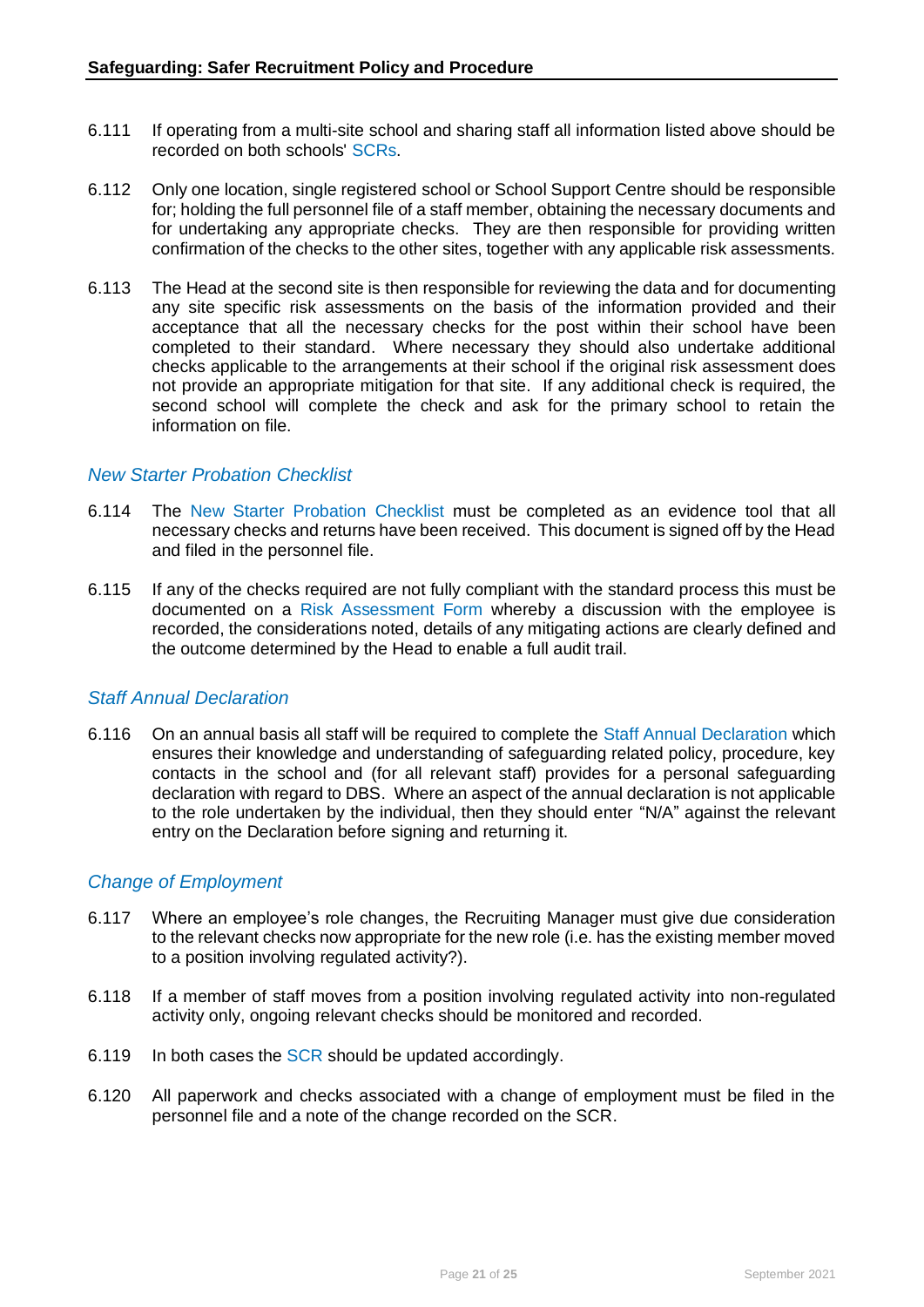# **(Step 7) Probationary Period including Induction**

#### *Induction*

- 6.121 An induction programme should be made available to all new staff, regardless of role or previous experience. The purpose of the induction is to:
	- Provide training and information about the School and Cognita's policies and procedures including the vision and values, objectives and ethos, with specific reference to safeguarding and promoting children's welfare, including child protection.
	- Support individuals in a way that is appropriate for the role to which they have been appointed;
		- $\circ$  Confirm the conduct that is expected of staff (Cognita's Code of Conduct for Staff and Volunteers including Acceptable Use Policy)
		- o Provide opportunities for new members of staff to discuss any issues/concerns about their role or responsibilities
		- o Enable the new member of staff's Line Manager to recognise any issues/concerns about the person's ability or suitability at the outset and address them immediately.
- 6.122 The content and nature of the induction process will depend upon the role and previous experience of the new member of staff, but must include the information on the policies and procedures in relation to safeguarding and promoting the welfare of children e.g.:
	- (Education) Safeguarding and Child Protection Policy and Procedure; which should also cover;
		- $\circ$  Safe practice and the standards of conduct and behaviour expected of staff and students in the School
		- o How and with whom any concerns about those issues should be raised
	- (HR) Other relevant employment procedures which should include;
		- o Disciplinary, performance improvement and whistleblowing procedures
		- o Equal Opportunities Policy and the wider Employment Handbook
- 6.123 An Induction Checklist provides the means to document that safeguarding was covered in the first week of employment as a further demonstration of the school/Cognita's commitment to safeguarding our students. This Induction Checklist should be completed for each member of staff and filed in the personnel file.
- 6.124 The induction programme should also include Child Protection Training appropriate to the new member of staff's role to ensure their full understanding of their safeguarding responsibilities. In addition, this will help ensure they best understand the school/Cognita's commitment to safeguarding and promoting the welfare of children.
- 6.125 The new member of staff will be required to complete the Staff Annual Declaration upon joining the school and on an annual basis.

#### *Probation*

6.126 The initial period of any new role is inevitably a time of adjustment during which the new starter becomes acquainted with a new environment, different working practices, routines and standards of performance. This will take time and to enable both parties to realistically assess suitability for the role, as such all new starters employment is subject to a probationary period (the length is role dependant).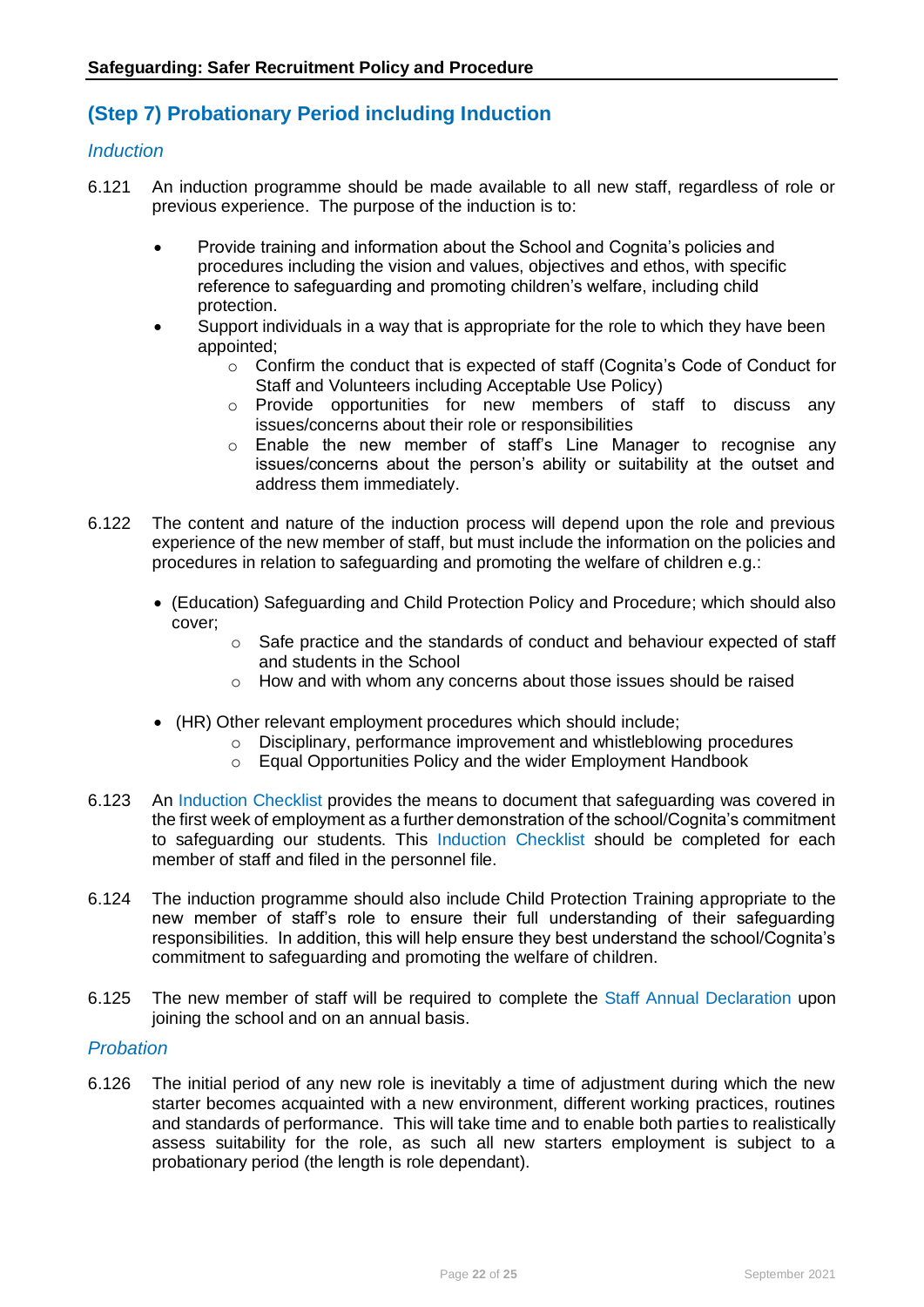- 6.127 Performance will be monitored and discussed throughout this period including a formal review meeting to discuss how both parties feel about the role, school/department/Company and progress made in position and to ensure positive relationships with colleagues, students and parents have been made.
- 6.128 If the school/Company is not satisfied that the necessary level of performance has been reached during the probationary period and/or there are some other concerns, the probation may be extended. In some instances, either party may decide to give notice to terminate employment (which is usually a shorter period during this time).
- 6.129 A new member of staff whose role places them in the Recruitment Community must undertake Safer Recruitment Training during their Probation Period.
- 6.130 The probation period is also a significant period during which the new starter's attitude to safeguarding should be assessed. No appointment should be confirmed until the Line Manager is satisfied that the new starter fully understands and embraces the school's safeguarding philosophy and understands their own personal accountability.
- 6.131 The Probation Review Form should be used to document the discussion and conclude the probationary period. No confirmation of successful completion of the probationary period should be issued if there is still an outstanding check required.

#### *Notification Responsibilities*

- 6.132 If any information regarding an applicant comes to light through the recruitment and selection process, to suggest that they may have harmed or pose a risk of harm to a child or vulnerable adult the matter should be discussed with the HRBP immediately to ensure we meet our legal duty to refer a 'cause for concern' of this nature to the relevant third parties.
- 6.133 This obligation regarding the legal duty to refer a "cause for concern" extends beyond the recruitment and selection process and applies to any volunteers, trainee teachers, supply staff, those on fixed term contracts, resignations, voluntary withdrawal and all contract workers. All such instances will be disclosed to the DE so that the Proprietor exercises their duty appropriately. In addition, all such instances will be disclosed to any external inspector as required.
- 6.134 We also follow the Teacher Misconduct: The Prohibition of Teachers (April 2018) where referral to the Teaching Regulation Agency is required.

#### Non-Employee Groups

6.135 In order to safeguard the students in our care we require a similar rigorous approach to recruitment for all non-employee Groups. Schools must obtain written notification from any agency or third party organisation that present staff to work within the school that they have completed all the checks we would have undertaken if employing directly, including any Barred List check required for the post. The school must also conduct their own identity check to ensure that the person presenting for work at the school is one and the same person for whom the third party organisation have confirmed the checks have been undertaken. Under no circumstances should any non-employee in respect of whom no checks have been obtained, be left unsupervised or allowed to work in regulated activity. To this end guidance has been produced for third party contractors and non-employees (including supply, the self-employed and volunteers).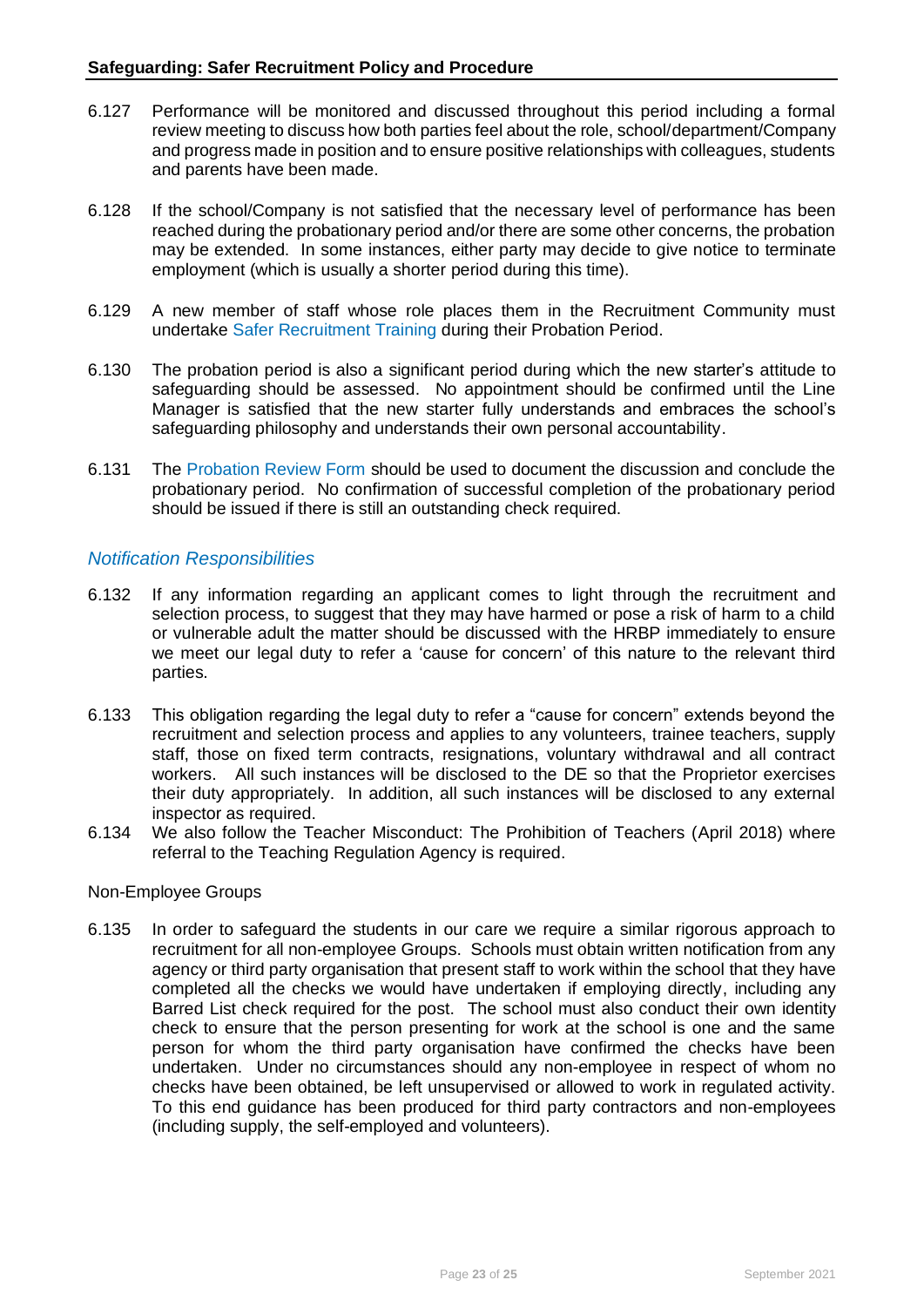# **7. Compliance**

- 7.1 I have read and fully understand the above Policy and Procedure and accept and agree to all the terms and conditions outlined in this and the incorporated documents, or part documents, as specified.
- 7.2 If any provision of this Policy is or becomes illegal, void or invalid, that shall not affect the legality and validity of other provisions.

| <b>JOB TITLE/ROLE:</b>     |  |
|----------------------------|--|
| <b>PRINT NAME:</b>         |  |
| DATE:                      |  |
| <b>EMPLOYEE SIGNATURE:</b> |  |